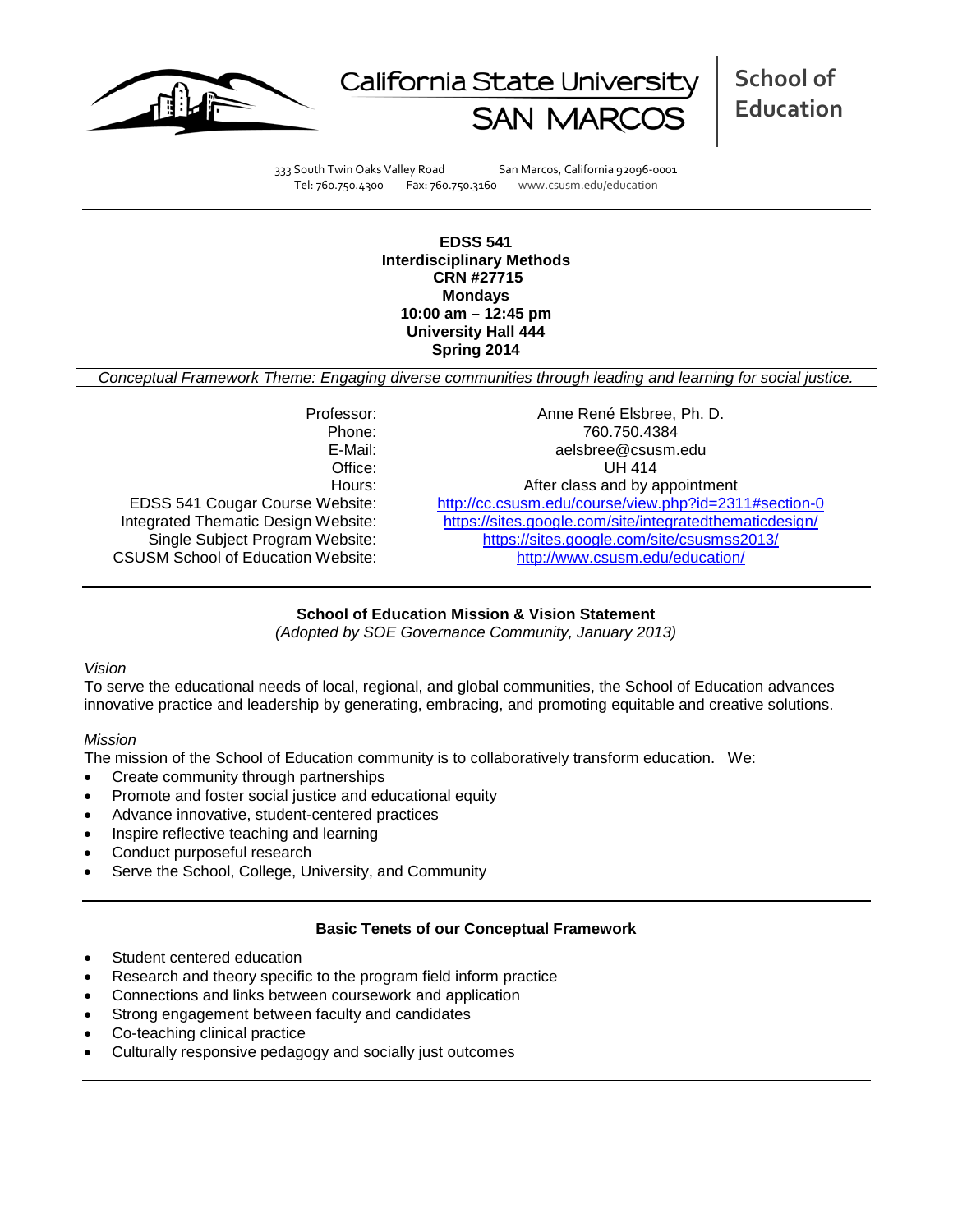# **TABLE OF CONTENTS**

#### **COURSE DESCRIPTION**

<span id="page-1-0"></span>Methodology course which provides training in interdisciplinary learning methods. Utilizes pedagogical and practical experiences to train students in a variety of appropriate strategies to utilize with secondary students.

Elsbree EDSS 541: Interdisciplinary Secondary Methods will prepare credential candidates to design interdisciplinary and integrated curriculum for middle and high school students.

#### <span id="page-1-1"></span>**Course Prerequisites**

Admission to Single Subject Program, EDUC 350, EDUC 364, EDUC 422, EDSS 511, EDSS 521 & EDSS 555

#### <span id="page-1-2"></span>**Course Objectives**

This course will prepare credential candidates to design interdisciplinary and integrated curriculum. Credential Candidates will work in interdisciplinary teams to create an Interdisciplinary-Integrated Thematic Unit (ITU). The ITU teams will be organized by actual school sites and adapted according to the expertise of the team and culture of the school site. Each team will integrate a common theme and at the same time incorporate individual subject matter, content standards and pedagogical knowledge. In addition, the design of the ITU will take into consideration needs specific to their assigned school site and the student population.

This course will build on knowledge in basic lesson planning (Universal Lesson Plan Design) and incorporate differentiation to meet individual student needs (students learning English, students with special education needs as well as students that are gifted or talented).

#### <span id="page-1-3"></span>**Enduring Understandings**

Credential candidates will understand how:

- 1. Personal (private) and philosophical/theoretical (public) perspectives impact curriculum development;
- 2. Structured, process approach for designing interdisciplinary-integrated thematic units;
- 3. To develop and implement an ITU in a school setting;
- <span id="page-1-4"></span>4. To practice, integrate and model the elements of effective collaborative, cooperative co-teaching practices.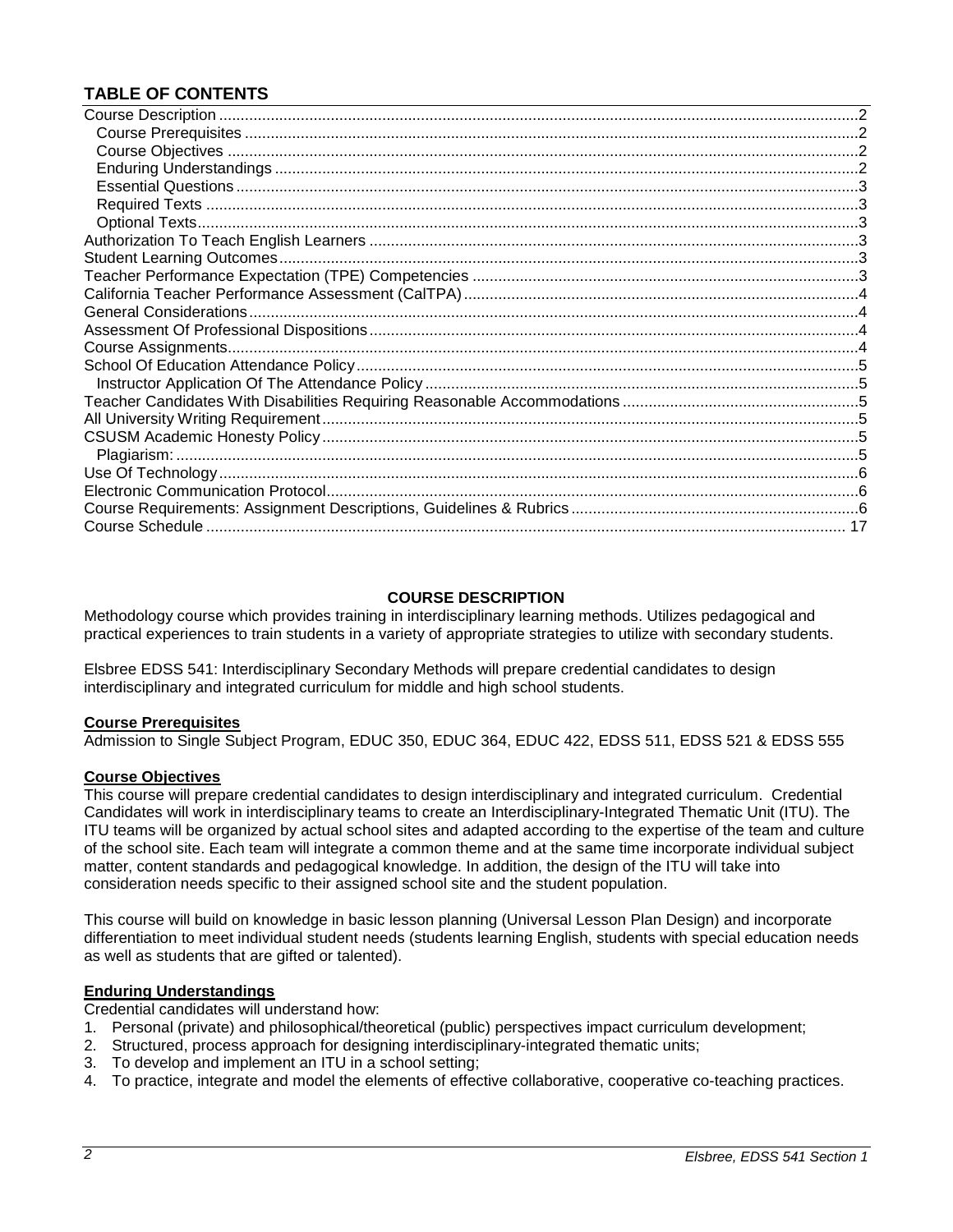### **Essential Questions**

- 1. How can educators effectively collaborate?
- 2. How can curriculum and instruction be integrated to increase learning for ALL students?
- 3. What inclusion strategies are most effective in an ITU curriculum?

# <span id="page-2-0"></span>**Required Texts**

1. Purchase a "*1 to 3-Year Subscription & Archives*" to Rethinking Schools Magazine You can purchase a Student Online Access for 1 year at only \$9.95 at <http://www.rethinkingschools.org/ProdDetails.asp?ID=STOLACCESS> A 3-Year Subscription (\$34.95) is recommended to provide resources during your first years of teaching. <http://www.rethinkingschools.org/ProdDetails.asp?ID=RTSSUB>

2. Taskstream Account

#### <span id="page-2-1"></span>**Optional Texts**

Kaye, Cathryn Berger. (2004 or 2011). *A Complete Guide to Service Learning.* Minneapolis, MN: Free Spirit.

Roberts, P. & Kellough, R. (2004). *A Complete Guide to Integrated Thematic Units.* Upper Saddle River, NJ: Pearson.

#### **Authorization to Teach English Learners**

<span id="page-2-2"></span>This credential program has been specifically designed to prepare teachers for the diversity of languages often encountered in California public school classrooms. The authorization to teach English learners is met through the infusion of content and experiences within the credential program, as well as additional coursework. Candidates successfully completing this program receive a credential with authorization to teach English learners. *(Approved by CCTC in SB 2042 Program Standards, August 02)*

#### **STUDENT LEARNING OUTCOMES**

<span id="page-2-3"></span>Teacher candidates are required to meet competency in the Teacher Performance Expectations through a TPE Portfolio, Teacher Performance Assessments, Professional Dispositions Assessments and course assignments: Integrated Thematic Unit, Individual Education Plan and Forum Posts.

#### **Teacher Performance Expectation (TPE) Competencies**

<span id="page-2-4"></span>The course objectives, assignments, and assessments have been aligned with the CTC standards for Single Subject Credential. This course is designed to help teachers seeking a California teaching credential to develop the skills, knowledge, and attitudes necessary to assist schools and district in implementing effective programs for all students. The successful candidate will be able to merge theory and practice in order to realize a comprehensive and extensive educational program for all students. This course will emphasize the following TPEs:

# **TPE 2** - **Monitoring Student Learning During Instruction**

- *1. Determining student progress toward achieving the state-adopted academic content standards*
- *2. Using instructional strategies and techniques to support students' learning*

#### **TPE 5 - Student Engagement**

- *1. Understanding of academic learning goals*
- *2. Ensuring active and equitable participation*
- 3. *Monitoring student progress and extending student thinking*

### **TPE 6D - Special Education**

- *1. Articulating rationale for inclusive education for all students*
- *2. Understanding and applying principles of universal design to differentiate instruction*
- *3. Developing modifications and adaptations in curriculum assessment and instruction for students with special needs*
- 4. *Understanding of roles and responsibilities as members of SST & IEP Teams*
- 5. *Collaborating with others to plan, teach and assess students with special characteristics*

#### **TPE 10 - Instructional Time**

- *1. Appropriately allocating instructional time*
- *2. Effectively and efficiently managing instructional time*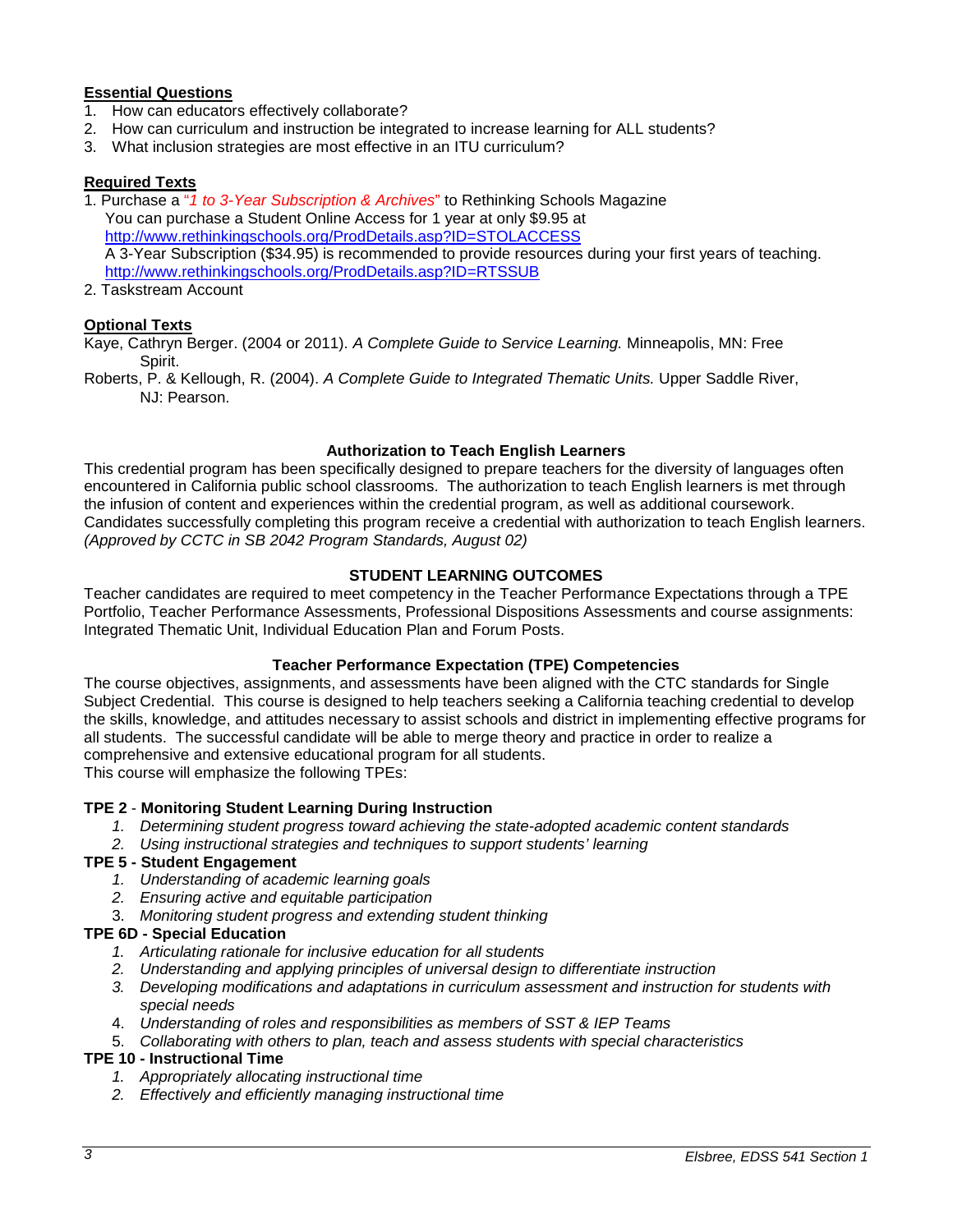#### **TPE 14 - Educational Technology**

*Addressing the ISTE National Educational Technology Standards for Teachers [www.iste.org](http://www.iste.org/)*

- 1. Facilitate and Inspire Student Learning and Creativity
- 2. Design and Develop Digital Age Learning Experiences and Assessments
- 3. Model Digital Age Work and Learning
- 4. Promote and Model Digital Citizenship and Responsibility
- 5. Engage in Professional Growth and Leadership

#### **California Teacher Performance Assessment (CalTPA)**

<span id="page-3-0"></span>Beginning July 1, 2008 all California credential candidates must successfully complete a state-approved system of teacher performance assessment (TPA), to be embedded in the credential program of preparation. At CSUSM this assessment system is called the CalTPA or the TPA for short.

To assist your successful completion of the TPA, a series of informational seminars are offered over the course of the program. TPA related questions and logistical concerns are to be addressed during the seminars. Your attendance to TPA seminars will greatly contribute to your success on the assessment.

Additionally, SoE classes use common pedagogical language, lesson plans (lesson designs), and unit plans (unit designs) in order to support and ensure your success on the TPA and more importantly in your credential program.

The CalTPA Candidate Handbook, TPA seminar schedule, and other TPA support materials can be found on the SoE website: <http://www.csusm.edu/education/CalTPA/ProgramMaterialsTPA.html>

#### **GENERAL CONSIDERATIONS**

#### **Assessment of Professional Dispositions**

<span id="page-3-2"></span><span id="page-3-1"></span>Assessing a candidate's dispositions within a professional preparation program is recognition that teaching and working with learners of all ages requires not only specific content knowledge and pedagogical skills, but positive attitudes about multiple dimensions of the profession. The School of Education has identified six dispositions – social justice and equity, collaboration, critical thinking, professional ethics, reflective teaching and learning, and life-long learning—and developed an assessment rubric. For each dispositional element, there are three levels of performance - *unacceptable*, *initial target*, and *advanced target*. The description and rubric for the three levels of performance offer measurable behaviors and examples.

The assessment is designed to provide candidates with ongoing feedback for their growth in professional dispositions and includes a self-assessment by the candidate. The dispositions and rubric are presented, explained and assessed in one or more designated courses in each program as well as in clinical practice. Based upon assessment feedback candidates will compose a reflection that becomes part of the candidate's Teaching Performance Expectation portfolio. Candidates are expected to meet the level of *initial target* during the program.

#### **Course Assignments**

<span id="page-3-4"></span><span id="page-3-3"></span>There are three main assignments for this course: Integrated Thematic Unit, Individual Education Plan & Forum Posts. Details of the assignments are under the Course Requirements section.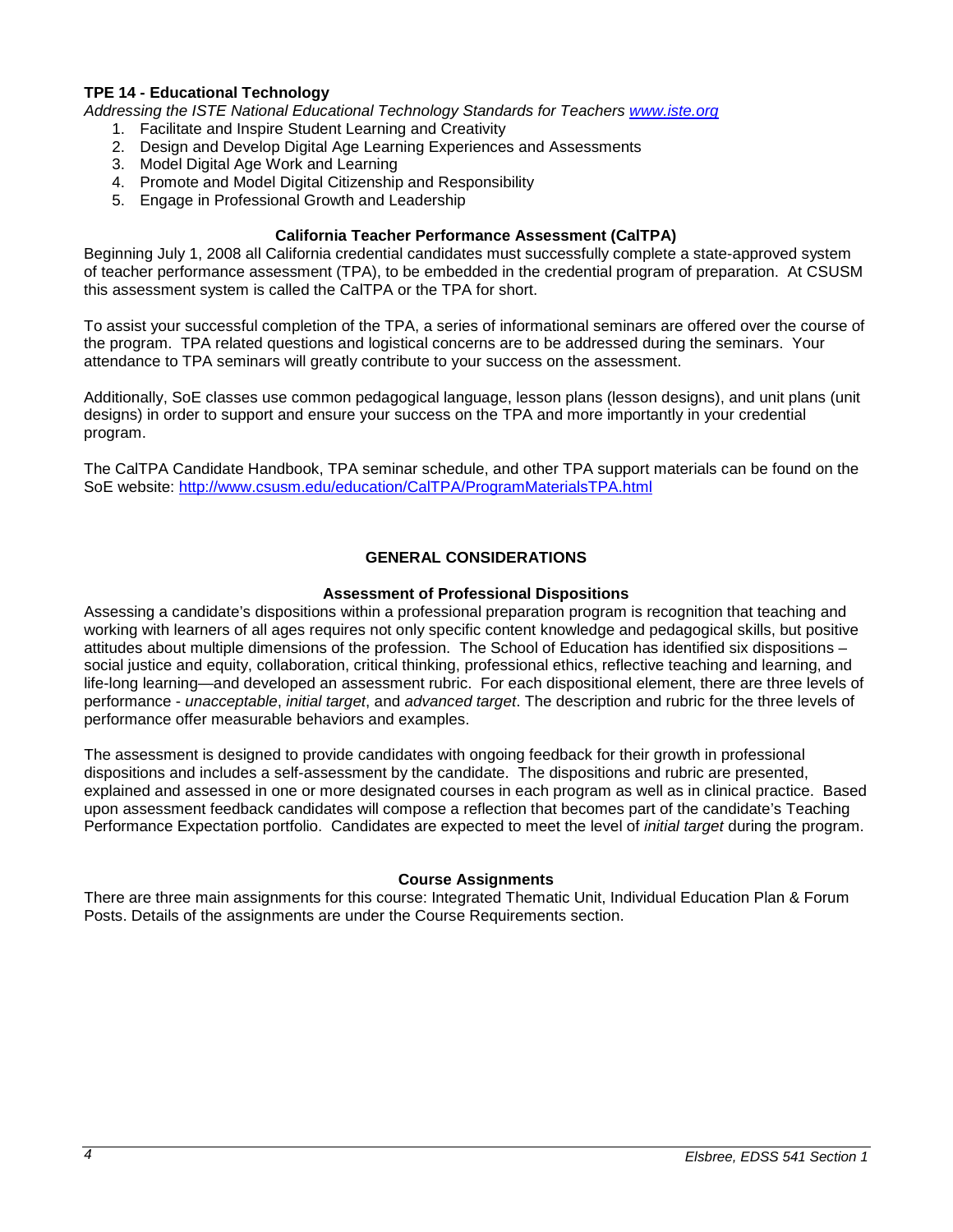#### **School of Education Attendance Policy**

Due to the dynamic and interactive nature of courses in the School of Education, all candidates are expected to attend all classes and participate actively. At a minimum, candidates must attend more than 80% of class time, or s/he may not receive a passing grade for the course at the discretion of the instructor. Individual instructors may adopt more stringent attendance requirements. Should the candidate have extenuating circumstances, s/he should contact the instructor as soon as possible. *(Adopted by the COE Governance Community, December, 1997).*

#### <span id="page-4-0"></span>**Instructor Application of the Attendance Policy**

This course and teaching in general are participatory; therefore, *your attendance and participation are mandatory.* Students are expected to attend all live sessions during the course and to fully participate in online sessions. Absences and late arrivals/early departures will affect the final grade much as it would affect evaluation in the work place. *One absence, late arrival or early departure is allowed without penalty. Additional full and partial absences will reduce your grade by 10% each.* For example, if a student is late to one class and she is absent for another class, the student will have 10 points deducted from her overall grade. If another student is absent one day and he is late 2 other days, the student will have his overall grade reduced by 20%.

*No assignments will be accepted late.* Late assignments and resubmissions will not be accepted and no assignments will be accepted for the day of an absence. No make-up assignment or extra credit assignments will be accepted. In the teaching profession, paperwork, reports, etc. due to the state, district, or school office must be submitted by the deadline and in the correct format. This is our expectation as well.

#### **Teacher Candidates with Disabilities Requiring Reasonable Accommodations**

<span id="page-4-1"></span>Candidates with disabilities who require reasonable accommodations must be approved for services by providing appropriate and recent documentation to the Office of Disable Student Services (DSS). This office is located in Craven Hall 4300, and can be contacted by phone at (760) 750-4905, or TTY (760) 750-4909. Candidates authorized by DSS to receive reasonable accommodations should meet with their instructor during office hours or, in order to ensure confidentiality, in a more private setting.

#### **All University Writing Requirement**

<span id="page-4-2"></span>The writing requirement of 2500 words will be met through the Integrated Thematic Unit, Individual Education Plan Reflections and Forum Posts.

#### **CSUSM Academic Honesty Policy**

<span id="page-4-3"></span>"Students will be expected to adhere to standards of academic honesty and integrity, as outlined in the Student Academic Honesty Policy. All written work and oral presentation assignments must be original work. All ideas/materials that are borrowed from other sources must have appropriate references to the original sources. Any quoted material should give credit to the source and be punctuated with quotation marks.

Students are responsible for honest completion of their work including examinations. There will be no tolerance for infractions. If you believe there has been an infraction by someone in the class, please bring it to the instructor's attention. The instructor reserves the right to discipline any student for academic dishonesty in accordance with the general rules and regulations of the university. Disciplinary action may include the lowering of grades and/or the assignment of a failing grade for an exam, assignment, or the class as a whole."

Incidents of Academic Dishonesty will be reported to the Dean of Students. Sanctions at the University level may include suspension or expulsion from the University.

#### <span id="page-4-4"></span>**Plagiarism:**

As an educator, it is expected that each teacher candidate will do his/her own work, and contribute equally to group projects and processes. Plagiarism or cheating is unacceptable under any circumstances. If you are in doubt about whether your work is paraphrased or plagiarized see the Plagiarism Prevention for Students website [http://library.csusm.edu/plagiarism/index.html.](http://library.csusm.edu/plagiarism/index.html) If there are questions about academic honesty, please consult the University catalog.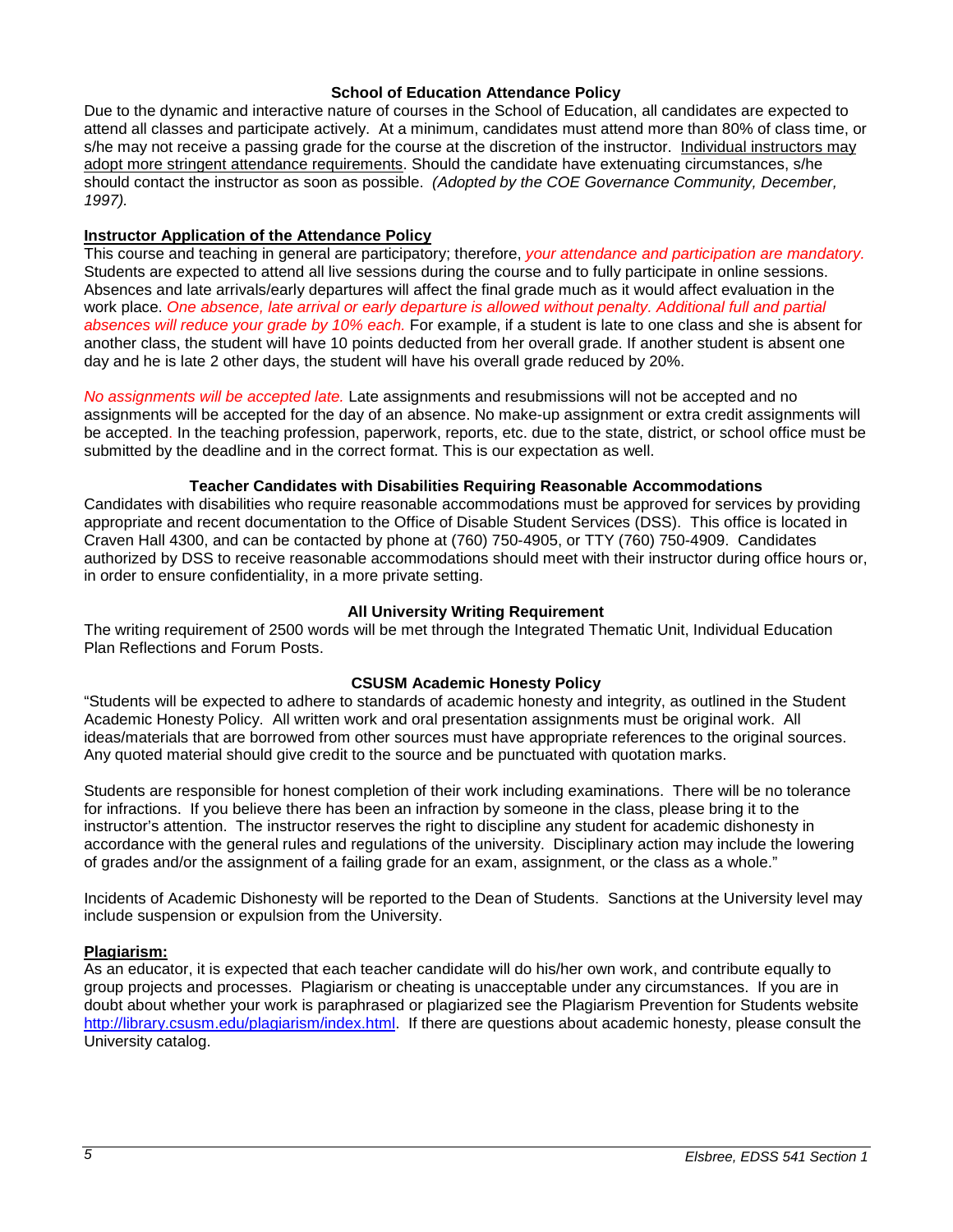### **Use of Technology**

<span id="page-5-0"></span>Candidates are expected to demonstrate competency in the use of various forms of technology (i.e. word processing, electronic mail, Moodle, use of the Internet, and/or multimedia presentations). *The Integrated Thematic Unit requires educators and students to use technology for consumption and production. Technology is a tool for learning not a learning outcome.* Keep a digital copy of all assignments for use in your teaching portfolio. All assignments will be submitted online, and some will be submitted in hard copy as well. Details will be given in class.

#### **Electronic Communication Protocol**

<span id="page-5-1"></span>Electronic correspondence (email, tweets, texts…) is a part of your professional interactions. If you need to contact faculty or other teacher candidates, e-mail is often the easiest way to do so. It is my intention to respond to all received e-mails in a timely manner. If you do not hear from me in 48 hours, please contact me again. Please be reminded that electronic correspondences are a very specific form of communication, with their own form of nuances, meanings, and etiquette. For instance, electronic messages sent with all upper case letters, major typos, or slang, often communicates more than the sender originally intended. With that said, please be mindful of all electronic messages you send, to your colleagues, to faculty members in the School of Education, or to persons within the greater educational community. All electronic messages should be crafted with professionalism and care.

#### **Things to consider:**

- Would I say in person what this electronic message specifically says?
- How could this electronic message be misconstrued?
- Does this electronic message represent my highest self?
- Am I sending this electronic message to avoid a face-to-face conversation?

In addition, if there is ever a concern with an electronic message I send to you, let's talk in person so we can correct any confusion.

#### **COURSE REQUIREMENTS: ASSIGNMENT DESCRIPTIONS, GUIDELINES & RUBRICS**

<span id="page-5-2"></span>There are three main assignments for this course: Integrated Thematic Unit, Individual Education Plan & Forum Posts. In addition to assignments, *attendance is mandatory*. Points will be deducted for absences, late arrivals and early departure.

# **A. INTEGRATED THEMATIC UNIT (ITU) Total of 70 Points**

**ITU - Group Grade Due Session 7** *48 Points There are 16 separate components/tasks for the ITU worth 3 points each. The ITU Rubric is attached.* 

- 1. ITU Theme & Website Navigational Design
- 2. Student, Parent and Educator Friendly Website
- 3. Unit Rationale
- 4. Unit Calendar
- 5. Assessment Plan
- 6. Cooperative Learning
- 7. Technology
- 8. Art
- 9. Social Justice & Equity
- 10. Service Learning
- 11. Differentiation for ELL
- 12. Differentiation for Students with Special Needs
- 13. Interest Differentiation
- 14. Learning Profile Differentiation
- 15. Group Evaluation
- 16. Peer Evaluation

### **ITU Peer Review - Individual Grade Due Session 6** *2 Points*

Peer Review 2 or more ITUs by posting responses on ITU Peer Review Forum.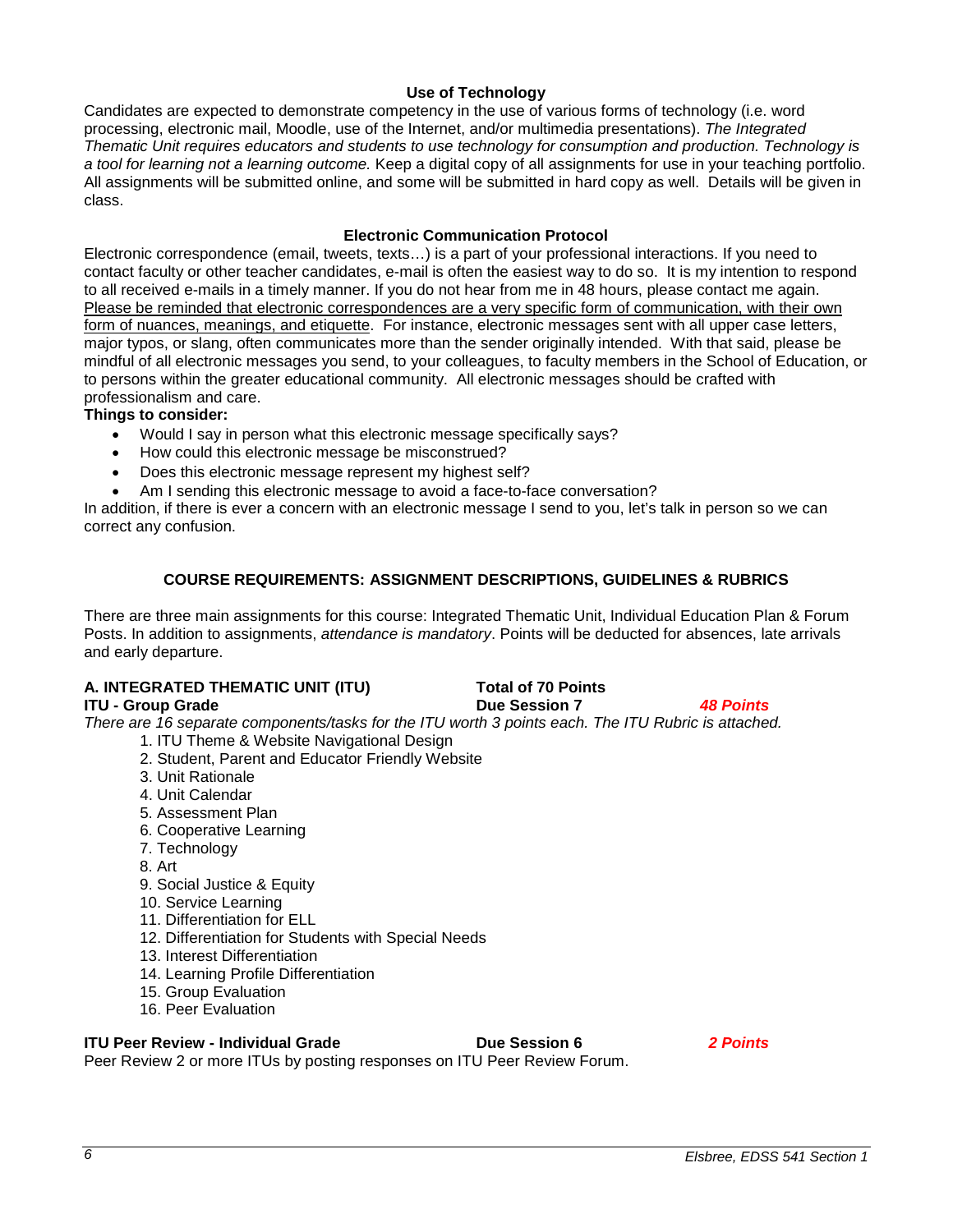| <b>ITU Lessons - Individual Grade</b>                                                                 | <b>Due Session 7</b> | <b>10 Points</b> |
|-------------------------------------------------------------------------------------------------------|----------------------|------------------|
| Faak waxaan will ka weedad individually am O leessa mlans fartka ITH. The leessa wybris is stteekad i |                      |                  |

Each person will be graded individually on 2 lesson plans for the ITU. The lesson rubric is attached.

| <b>Integrated Thematic Unit Presentation</b><br>The presentation rubric is attached. | <b>Due Session 8</b>      | <b>10 points</b> |
|--------------------------------------------------------------------------------------|---------------------------|------------------|
| <b>B. INDIVIDUAL EDUCATION PLAN (IEP) MEETING</b>                                    | <b>Total of 20 Points</b> |                  |
| Attend IEP Mtg & Post Reflection to Forum                                            | <b>Due Session 10</b>     | 5 points         |
| <b>IEP Meeting Role Play</b>                                                         | <b>Due Session 11</b>     | 10 points        |
| Post IEP Reflection for TPE 6D                                                       | <b>Due Session 13</b>     | 5 points         |
| <b>C. FORUM POSTS</b>                                                                | <b>Total of 10 points</b> |                  |
| <b>Update Professional Website &amp; Post on Forum</b>                               | <b>Due Session 1</b>      | 5 points         |
| Post a Response to MA Poster Presentations                                           | <b>Due Session 15</b>     | 5 points         |
|                                                                                      |                           |                  |

#### **D. ATTENDANCE/PARTICIPATION**

This course and teaching in general are participatory; therefore, *your attendance and participation are mandatory.* Students are expected to attend all live sessions during the course and to fully participate in online sessions. Absences and late arrivals/early departures will affect the final grade much as it would affect evaluation in the work place. *One absence, late arrival or early departure is allowed without penalty. Additional full and partial absences will reduce your grade by 10% each.* **No late assignments**.

#### **Total Points Possible 100 Points**

This course is based on a possible 100-points, with the standard grading scale:

| .                   |                |                    |  |
|---------------------|----------------|--------------------|--|
|                     | $A = 93 - 100$ | $A = 90-92$        |  |
| $B+=87-89$          | $B = 83 - 86$  | $B = 80-82$        |  |
| $C_{\pm} = 77 - 79$ | $C = 73-76$    | $C - 70-72$        |  |
|                     | $D = 60 - 69$  | $F = 59$ or lower. |  |

**If you do not earn a C+ or higher in this course, you must repeat course to earn your credential.**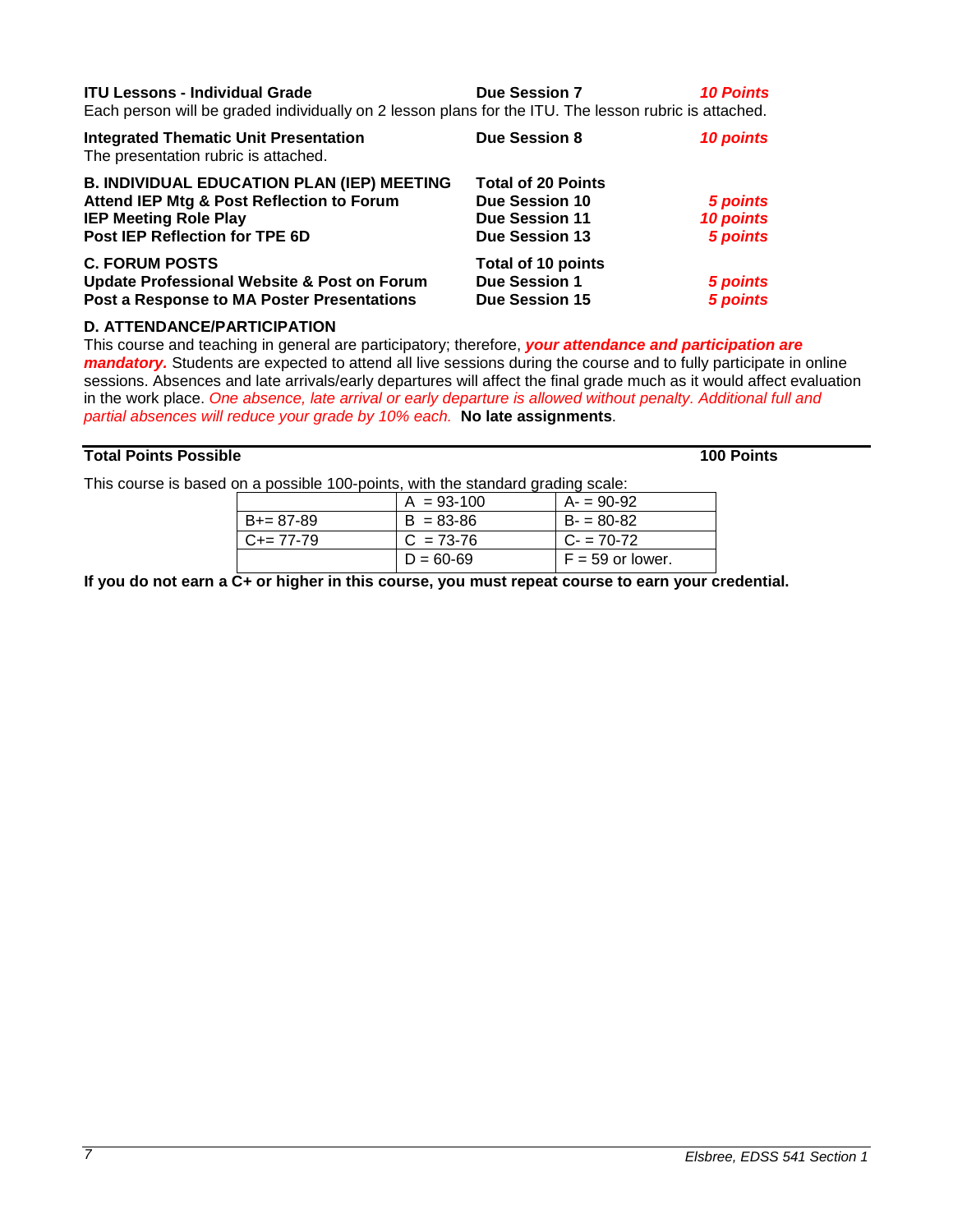#### **NAME \_\_\_\_\_\_\_\_\_\_\_\_\_\_\_\_\_\_\_\_\_\_\_\_\_\_\_\_\_\_\_ DATE \_\_\_\_\_\_\_\_\_\_\_\_\_\_\_\_ SINGLE SUBJECT DAILY LESSON DESIGN SCROLL FORMAT**

FOR RESOURCES ON HOW TO COMPLETE THIS FORM, SEE **<https://sites.google.com/site/lessondesignresources/home>**

TITLE OF LESSON

CURRICULUM AREA & GRADE LEVEL

DATE OF LESSON

CA CONTENT STANDARD(S)

CA ELD STANDARD(S)

BIG IDEA ADDRESSED/ENDURING UNDERSTANDING: Why this material is important to teach; how it fits in with the unit or theme

ESSENTIAL QUESTIONS

OBJECTIVE(S) OR LEARNING GOAL(S) - *choose one*

- **Cognitive**
- **Affective**
- **Psychomotor**

• Language Development ASSESSMENT(S) - *choose one*

- Diagnostic entry level
- Formative progress-monitoring
- Summative evaluative

PREDICTION OF LIKELY DIFFICULTIES STUDENTS MAY ENCOUNTER WITH THIS MATERIAL - *possible misconceptions or assumptions*

INSTRUCTIONAL STRATEGIES: *What the teacher does* 

STUDENT ACTIVITIES: *What the students do*

INFO ABOUT ENGLISH LANGUAGE LEARNERS

- Readiness level
- Learning profile: strengths and challenges
- Interests—academic and/or personal

DIFFERENTIATION FOR ENGLISH LANGUAGE LEARNERS - *choose area(s) as necessary based on information above*

- Content *what material - including key vocabulary - is learned*
- Process *how the material is learned*
- Product *how the learning is demonstrated*

INFO ABOUT STUDENTS W/ SPECIAL NEEDS

- Readiness level
- Learning profile: strengths and challenges
- Interests—academic and/or personal

DIFFERENTIATION FOR STUDENTS WITH SPECIAL NEEDS *- choose area(s) as necessary based on information above*

- Content *what material - including key vocabulary - is learned*
- Process *how the material is learned*
- Product *how the learning is demonstrated*

RESOURCES: *Attach materials needed to implement the lesson - e.g., power point presentation, text, graphic organize*

#### REFLECTION: *Questions to consider after the lesson*

What went well? Why? What evidence do I have that shows the extent to which the lesson was effective? What problems do students still have? How will I deal with the students whose understanding of the material is weak? How will I remediate? What changes will I make to enhance learning the next time I teach this lesson? Why?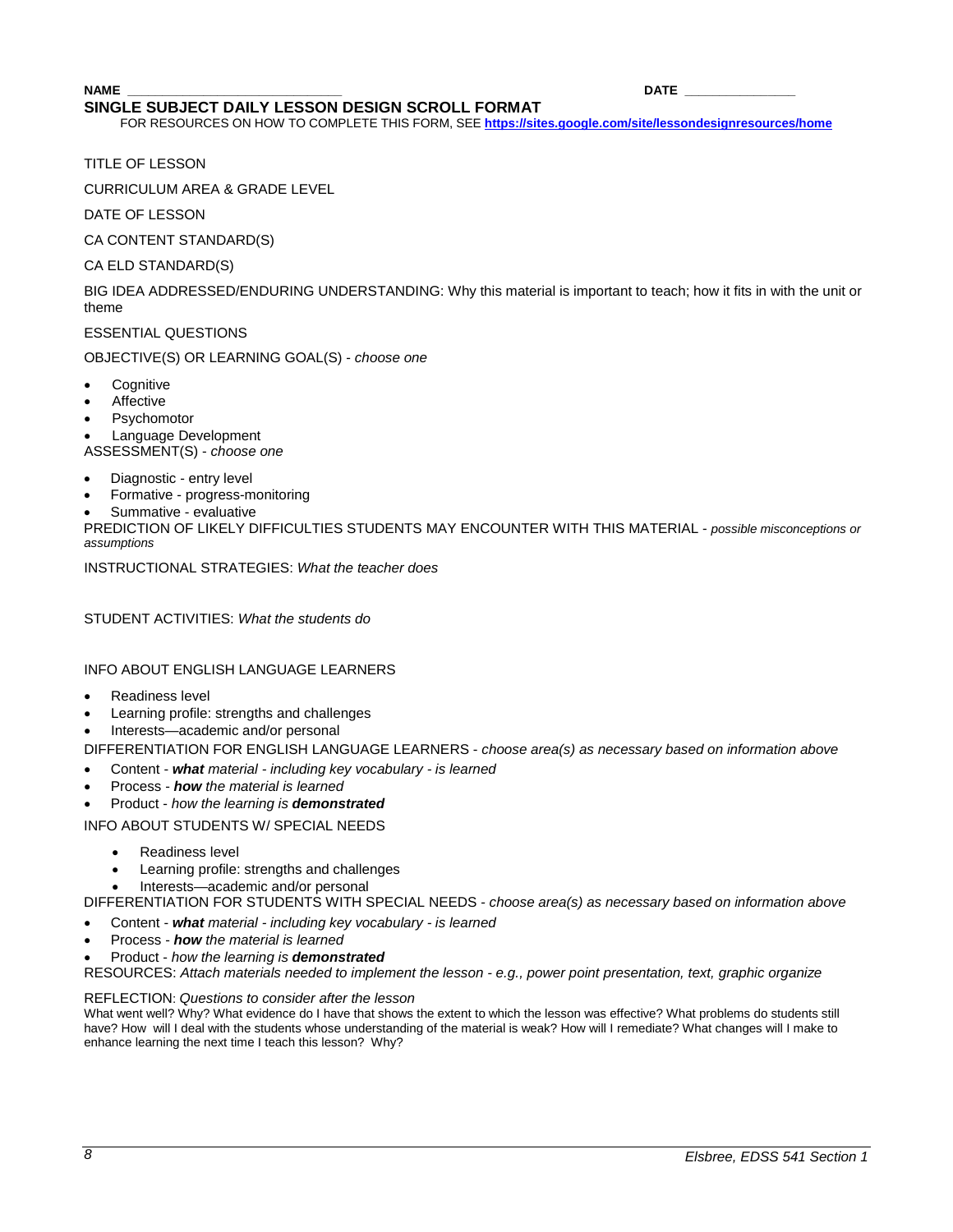**NAME \_\_\_\_\_\_\_\_\_\_\_\_\_\_\_\_\_\_\_\_\_\_\_\_\_\_\_\_\_\_\_ DATE \_\_\_\_\_\_\_\_\_\_\_\_\_\_\_\_**

# **SINGLE SUBJECT DAILY LESSON DESIGN BOX FORMAT**

FOR RESOURCES ON HOW TO COMPLETE THIS FORM, SEE **<https://sites.google.com/site/lessondesignresources/home>**

| <b>TITLE OF LESSON</b>                                                                                                                                                                                                                                                                                                                                                                                                             | <b>CURRICULUM AREA &amp; GRADE LEVEL</b> |                                                                                                                                                                                                                                                                                                                                                                                                                                                                                                                                                                                                                                                                                                                          | DATE OF LESSON                                                                                                           |
|------------------------------------------------------------------------------------------------------------------------------------------------------------------------------------------------------------------------------------------------------------------------------------------------------------------------------------------------------------------------------------------------------------------------------------|------------------------------------------|--------------------------------------------------------------------------------------------------------------------------------------------------------------------------------------------------------------------------------------------------------------------------------------------------------------------------------------------------------------------------------------------------------------------------------------------------------------------------------------------------------------------------------------------------------------------------------------------------------------------------------------------------------------------------------------------------------------------------|--------------------------------------------------------------------------------------------------------------------------|
| CA CONTENT STANDARD(S)                                                                                                                                                                                                                                                                                                                                                                                                             |                                          | CA ELD STANDARD(S)                                                                                                                                                                                                                                                                                                                                                                                                                                                                                                                                                                                                                                                                                                       |                                                                                                                          |
| BIG IDEA ADDRESSED/ENDURING<br>UNDERSTANDING: Why this material is important to<br>teach; how it fits in with the unit or theme                                                                                                                                                                                                                                                                                                    |                                          | <b>ESSENTIAL QUESTIONS</b>                                                                                                                                                                                                                                                                                                                                                                                                                                                                                                                                                                                                                                                                                               |                                                                                                                          |
| OBJECTIVE(S) OR LEARNING GOAL(S) - choose<br>one<br>Cognitive<br>Affective<br>$\bullet$<br>Psychomotor<br>Language Development                                                                                                                                                                                                                                                                                                     |                                          | ASSESSMENT(S) - choose one<br>Diagnostic - entry level<br>$\bullet$<br>Formative - progress-monitoring<br>$\bullet$<br>Summative - evaluative                                                                                                                                                                                                                                                                                                                                                                                                                                                                                                                                                                            |                                                                                                                          |
| PREDICTION OF LIKELY DIFFICULTIES STUDENTS MAY ENCOUNTER WITH THIS MATERIAL - possible<br>misconceptions or assumptions                                                                                                                                                                                                                                                                                                            |                                          |                                                                                                                                                                                                                                                                                                                                                                                                                                                                                                                                                                                                                                                                                                                          |                                                                                                                          |
| <b>INSTRUCTIONAL STRATEGIES: What the teacher</b><br>does                                                                                                                                                                                                                                                                                                                                                                          |                                          |                                                                                                                                                                                                                                                                                                                                                                                                                                                                                                                                                                                                                                                                                                                          | STUDENT ACTIVITIES: What the students do                                                                                 |
| <b>INFO ABOUT ENGLISH LANGUAGE LEARNERS</b><br>Readiness level<br>Learning profile: strengths and challenges<br>Interests-academic and/or personal                                                                                                                                                                                                                                                                                 |                                          | Readiness level<br>$\bullet$                                                                                                                                                                                                                                                                                                                                                                                                                                                                                                                                                                                                                                                                                             | INFO ABOUT STUDENTS W/ SPECIAL NEEDS<br>Learning profile: strengths and challenges<br>Interests-academic and/or personal |
| DIFFERENTIATION FOR ENGLISH LANGUAGE<br><b>LEARNERS</b><br>choose area(s) as necessary based on information<br>above<br>Content - what material - including key vocabulary<br>- is learned<br>Process - <b>how</b> the material is learned<br>$\bullet$<br>Product - how the learning is demonstrated<br>RESOURCES: Attach materials needed to implement<br>the lesson - e.g., power point presentation, text, graphic<br>organize |                                          | DIFFERENTIATION FOR STUDENTS WITH SPECIAL<br>NEEDS choose area(s) as necessary based on<br>information above<br>Content - what material - including key vocabulary -<br>is learned<br>Process - <b>how</b> the material is learned<br>$\bullet$<br>Product - how the learning is demonstrated<br>$\bullet$<br>REFLECTION: Questions to consider after the lesson<br>What went well? Why? What evidence do I have that shows<br>the extent to which the lesson was effective? What problems<br>do students still have? How will I deal with the students whose<br>understanding of the material is weak? How will I remediate?<br>What changes will I make to enhance learning the next time I<br>teach this lesson? Why? |                                                                                                                          |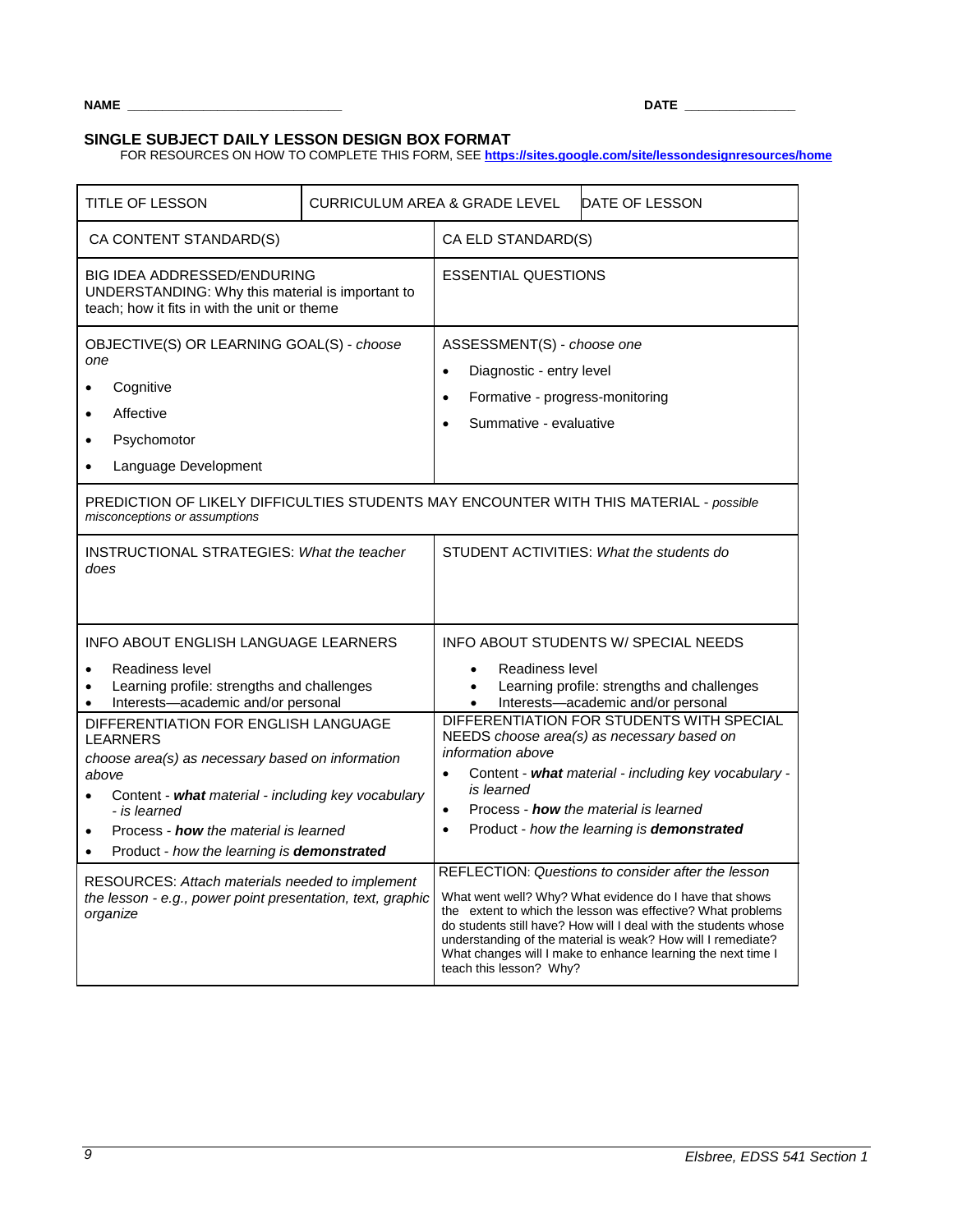# **Single Subject Lesson Design Rubric**

**Name \_\_\_\_\_\_\_\_\_\_\_\_\_\_\_\_\_\_\_\_\_\_ Lesson Title \_\_\_\_\_\_\_\_\_\_\_\_\_\_ Date \_\_\_\_\_\_\_\_\_\_\_\_\_\_\_ See Lesson Design Resources Website for more details: <https://sites.google.com/site/lessondesignresources/>**

| <b>Design Component</b>                         | <b>Approaching</b>                               | <b>Meets</b>                                                | <b>Exceeds</b>                                           |
|-------------------------------------------------|--------------------------------------------------|-------------------------------------------------------------|----------------------------------------------------------|
| & Criteria                                      |                                                  | (includes the criteria for                                  | (includes the criteria for                               |
|                                                 | Provides a title that is related                 | Approaching)<br>& addresses the unit it belongs             | Approaching & Meets)<br>& describes where it fits within |
| Title, Curriculum Area &<br><b>Grade Level</b>  | to the lesson activity                           | to and in what curriculum area                              | a unit plan, i.e. Third lesson in                        |
| 5%                                              |                                                  | and grade                                                   | a 4-week unit on Colonization.                           |
| Rationale: Big Ideas &                          | Describes the rationale for                      | & addresses how the                                         | & explains how the                                       |
| <b>Essential Questions</b>                      | teaching this lesson (big ideas,                 | instructional strategies and the                            | assessment is a valid                                    |
| 10%                                             | enduring understandings,                         | student activities are suited to                            | (authentic) and reliable                                 |
|                                                 | essential questions)                             | meet the standard and                                       | (consistent) way to assess                               |
|                                                 |                                                  | objective of the lesson                                     | student learning.                                        |
| Standards, Objectives &                         | Both CA Content and ELD                          | & each objective is labeled by                              | & expectations are clearly                               |
| <b>Assessments</b>                              | Standards are identified and                     | the type (cognitive, affective,                             | communicated to students via                             |
| 25%                                             | each is addressed in an                          | psychomotor or language), the                               | rubric, model or sample                                  |
|                                                 | objective that contains a                        | number of the standard it                                   | student work.                                            |
|                                                 | condition, verb, and criteria                    | addresses and the type of                                   |                                                          |
|                                                 | and is assessed                                  | assessment is labeled                                       |                                                          |
|                                                 |                                                  | (diagnostic, formative or<br>summative)                     |                                                          |
| <b>Prediction of Likely</b>                     | Possible misconceptions or                       | & the misconception or                                      | & the instructional strategies,                          |
| <b>Difficulties</b>                             | assumptions are identified                       | assumptions are identified as                               | student activities &/or the                              |
| 5%                                              |                                                  | being in the content, process or                            | differentiation strategies work                          |
|                                                 |                                                  | product of the lesson                                       | to avoid these misconceptions                            |
|                                                 |                                                  |                                                             | or assumptions.                                          |
| <b>Instructional Strategies</b>                 | Provides an into, through and a                  | & describes in detail the steps                             | & provides a written script for                          |
| 15%                                             | beyond activity for lesson                       | the teacher will take to                                    | teacher and times for each                               |
|                                                 |                                                  | implement the lesson and                                    | activity.                                                |
|                                                 |                                                  | instructional materials (i.e.                               |                                                          |
|                                                 |                                                  | graphic organizer, ppt, model,                              |                                                          |
| <b>Student Activities</b>                       | Describes what the students                      | rubric)<br>& each activity is student                       | & provides criteria for the                              |
| 10%                                             | will do during the into, through                 | centered with multiple                                      | student activities and times for                         |
|                                                 | and beyond activity of the                       | opportunities for the instructor                            | each activity.                                           |
|                                                 | lesson                                           | to check for understanding                                  |                                                          |
| <b>Student Information</b>                      | Identify the names of the                        | & describe each of the                                      | & includes prior successful                              |
| 10%                                             | students that need                               | students readiness level,                                   | differentiation strategies for                           |
|                                                 | differentiation (both ELL &                      | learning profile and interests                              | each student.                                            |
|                                                 | Students w/ Sp Ed needs)                         |                                                             |                                                          |
| <b>Differentiation</b>                          | Describes the differentiation                    | & labels the strategy (content,                             | & provides how the strategy                              |
| 10%                                             | strategy for the ELL and the                     | process or product) and the                                 | will be assessed for                                     |
|                                                 | students with special education<br>$needs \dots$ | way it addresses the students<br>identity and developmental | effectiveness and altered if<br>needed.                  |
|                                                 |                                                  | needs (readiness, interest or                               |                                                          |
|                                                 |                                                  | learning profile)                                           |                                                          |
| Resources                                       | All instructional materials                      | All instructional materials that                            | & all materials listed for the                           |
| 5%                                              | needed to implement the                          | are needed to implement the                                 | unit are listed and provided,                            |
|                                                 | lesson are listed.                               | lesson are listed and                                       | such as power point, graphic                             |
|                                                 |                                                  | described.                                                  | organizer, sample student                                |
|                                                 |                                                  |                                                             | work, assignment rubric,                                 |
|                                                 |                                                  |                                                             | quiz                                                     |
| <b>Reflection</b>                               | Reflection is provided on the                    | The reflection addresses all                                | Reflection is complete and a                             |
| 5%                                              | strengths, limitations,                          | prompts and identifies what                                 | new lesson is provided to                                |
|                                                 | assessment and differentiation                   | would be done next based on                                 | address the concerns in the                              |
|                                                 | plan.                                            | this reflection.                                            | reflection.                                              |
| <b>Self-Evaluation</b><br>(10% will be deducted | Provides a copy of the rubric                    | & highlights or circles the<br>evaluated criteria for each  | & provides evidence for each<br>criteria marked.         |
| if not included)                                | with the lesson plan                             | lesson component                                            |                                                          |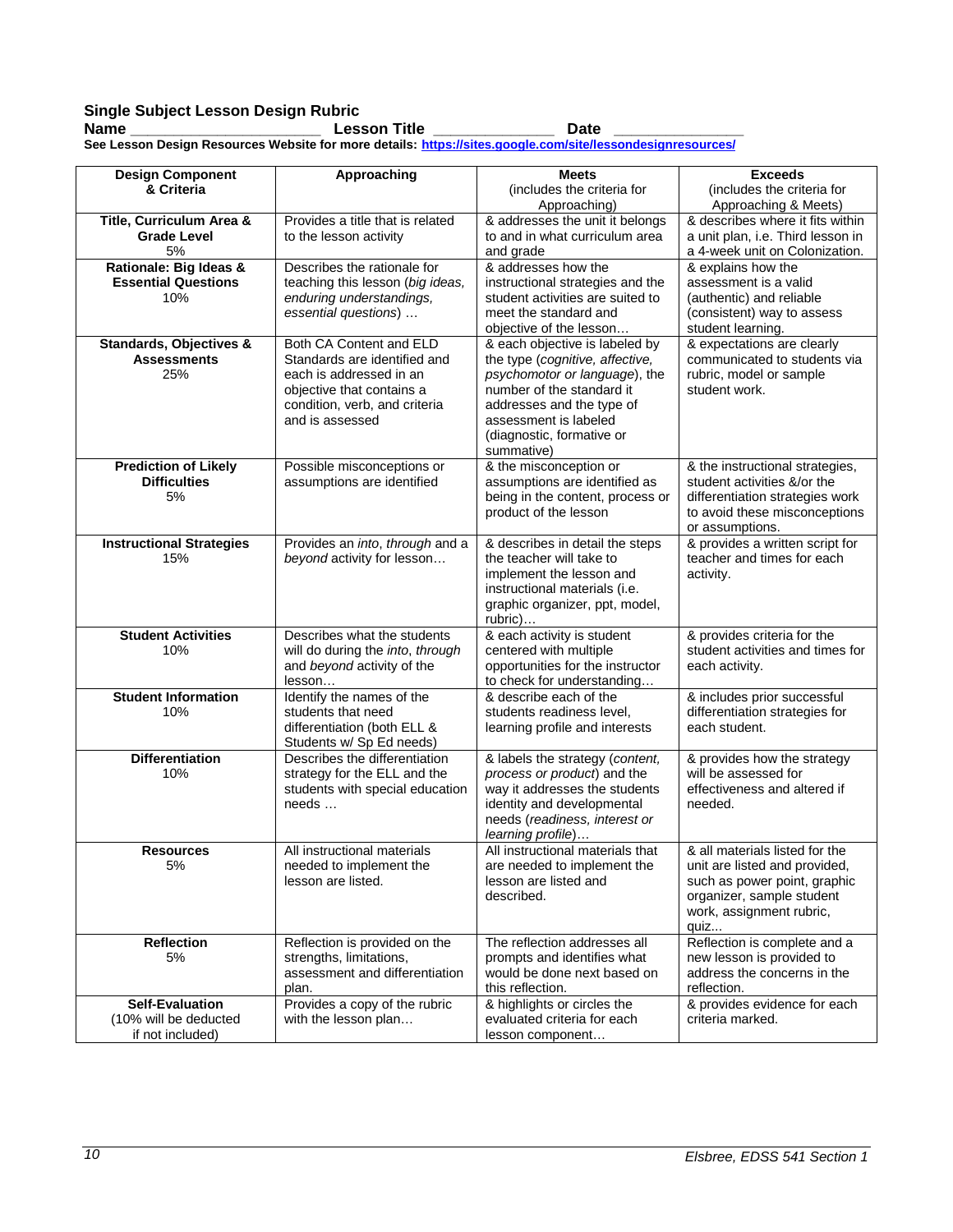# **REFLECTION PROMPTS**

*Address these prompts if you have taught the lesson or unit.* 

- **What went well? Why? What evidence do you have that shows the extent to which the lesson was effective?**
- **What problems do students still have? How will you deal with the students whose understanding of the material is weak? How will you remediate?**
- **What changes will you make to enhance learning the next time you teach this lesson? Why?**

#### *Address these prompts if you have not taught lesson or unit.*

- **In what ways have you differentiated instruction to meet the varying needs of your students including your high achievers?**
- **What strengths and possible limitations do you see in your plan?**
- **What forms of data/evidence might you collect from this lesson to measure its effectiveness - gauged by actual student learning?**
- **What have you learned about yourself, students, your plan topic, and/or planning in general as a result of designing this plan?**
- **What do you know now that you didn't know at the start of this lesson, unit or program?**

#### \*\*\*\*\*\*\*\*\*\*\*\*\*\*\*\*\*\*\*\*\*\*\*\*\*\*\*\*\*\*\*\*\*\*\*\*\*\*\*\*

#### EXAMPLE REFLECTION RESPONSES

- **1. In what ways have you differentiated instruction to meet the varying needs of your students including your high achievers?**
	- a. Vocabulary preview helps EL students as well as other students who struggle with vocabulary to have new words up front as to help their comprehension when reading is done in class.
	- b. Connections to prior knowledge helps students see connections to what they already know.
	- c. Heterogeneous grouping help EL and struggling students by providing more accessible support from their peers.
	- d. Scaffold writing process by allowing discussion and recording of thoughts before individual writing begins.
	- e. ELD standards addressed and individual assessments of writing sample provided for John and Elena (i+1). John is assessed at the Early Advanced level and Elena at the Intermediate level.

#### **2. What strengths and possible limitations do you see in your plan?**

- a. Strengths
	- i. Variety of activities makes class more engaging and appeals to multiple modalities of learning.
	- ii. Group learning addresses another learning modality and allows students to teach and learn from each other.
- b. Weaknesses
	- i. Time limitations are a definite threat to the success of this lesson. Activities are stacked one on top of the other and there is no room for anything to go longer than expected or for "teachable moments" that may occur.
- **3. What forms of data/evidence might you collect from this lesson to measure its effectiveness - gauged by actual student learning?**

Posters will stay on walls as appropriate. Writing sample will be collected. Solved problems could be collected as homework next day.

**4. What have you learned about yourself, students, your plan topic, and/or planning in general as a result of designing this plan?** 

It is obvious that fitting all the desired activities into one class period is difficult. This is confirmed by my experiences student teaching. Students are at a variety of different levels and meeting all of their needs is difficult. My natural tendency is to spend as much time on a topic until it is fully understood, but this does not work well with the need to cover a certain amount of material in a given time period. It is also not fair to the high achievers who are tired of reviewing the same thing over and over that they understood the first time.

#### **5. What do you know now that you didn't know at the start of this lesson, unit or program?**

Thorough lesson planning is time consuming and involves a lot of revision to plan something that will meet all of your students' needs.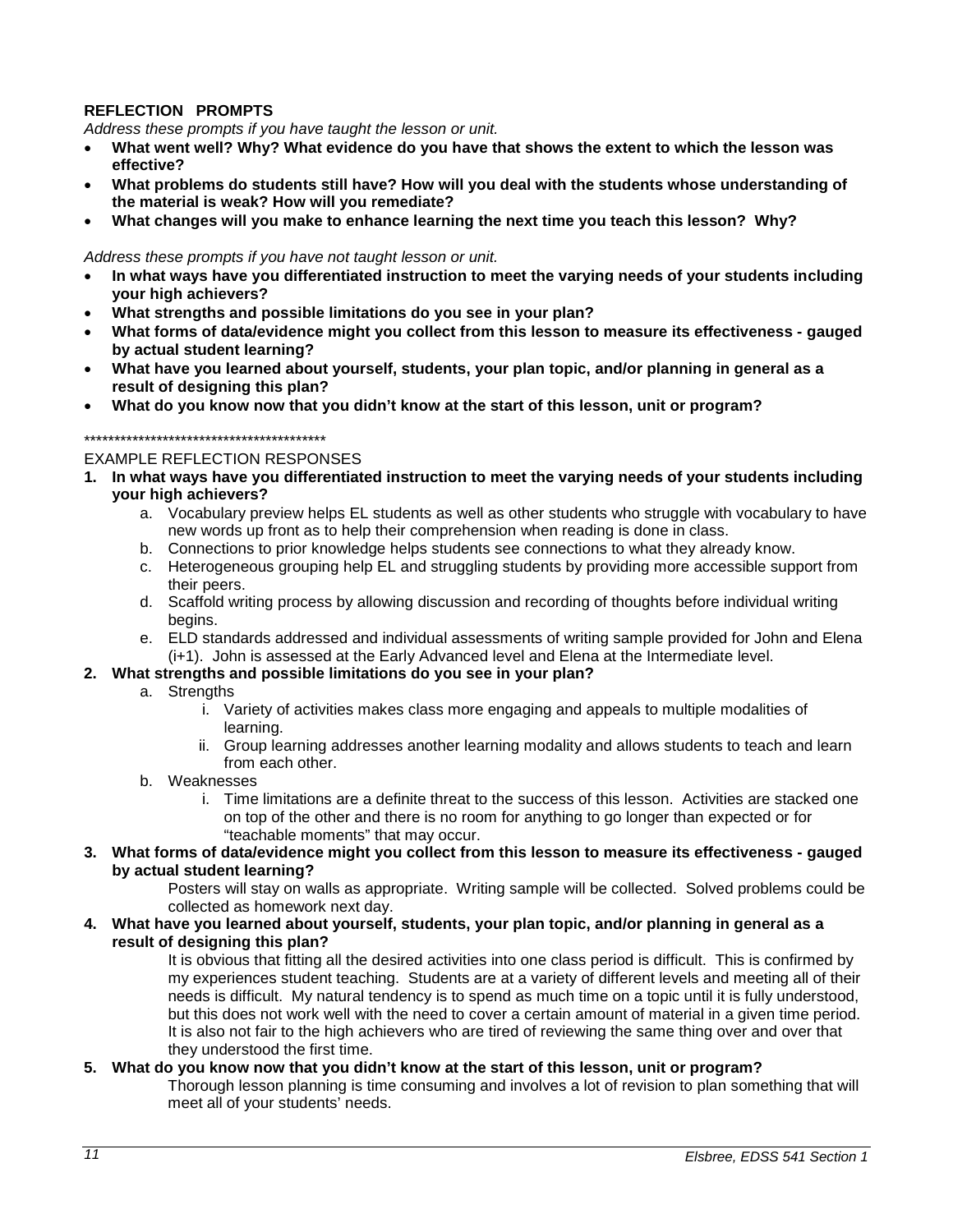# **Task 15. Integrated Thematic Unit (ITU) Group Evaluation Rubric = 48 points possible**

| <b>ITU Tasks: Identify leader.</b>                                                                                                                                                                                 | <b>Entrenched in Separate Subjects</b><br>0-0.75 points                                                                                                                                                                                                                        | <b>Between Two Worlds</b><br>$1 - 1.75$ points                                                                                                                                                                                                                                                                                                                                                                                                                                                          | In the Integrated Thematic Matrix<br>2 - 3 points                                                                                                                                                                                                                                                                                                                                                                                                                              |
|--------------------------------------------------------------------------------------------------------------------------------------------------------------------------------------------------------------------|--------------------------------------------------------------------------------------------------------------------------------------------------------------------------------------------------------------------------------------------------------------------------------|---------------------------------------------------------------------------------------------------------------------------------------------------------------------------------------------------------------------------------------------------------------------------------------------------------------------------------------------------------------------------------------------------------------------------------------------------------------------------------------------------------|--------------------------------------------------------------------------------------------------------------------------------------------------------------------------------------------------------------------------------------------------------------------------------------------------------------------------------------------------------------------------------------------------------------------------------------------------------------------------------|
| 1. ITU Theme & Website Design<br>Leader:                                                                                                                                                                           | The theme is addressed by each subject<br>separately. No interdependence provided.<br>Each subject is represented visually and textually<br>on a website (blog, wiki, cms).                                                                                                    | Subjects can address the theme individually or combined.<br>Concepts from each subject are represented visually and<br>textually on a website that is easy to navigate.                                                                                                                                                                                                                                                                                                                                 | Theme can only be addressed by combining skills and<br>knowledge of different subjects. Applications of each subject<br>are integrated to answer the essential question represented<br>on a website that is easy to navigate.                                                                                                                                                                                                                                                  |
| 2. Student, Parent & Educator<br><b>Friendly Website</b><br>Leader:                                                                                                                                                | The home page welcomes students, parents and<br>educators to the website and provides information<br>on how to use the website. The website provides<br>students, parents & educators key information<br>about the ITU with links to assignment resources<br>for each subject. | The home page welcomes students, parents and educators to<br>the website and provides information on how to use the<br>website. The multiple page website provides students, parents<br>& educators key information about the ITU with links to<br>assignment instructions, readings, resource websites, graphic<br>organizers, and rubrics for the student activities and<br>assessments across disciplines.                                                                                           | The detailed multiple page website provides students,<br>parents & educators key information about the ITU with links<br>to assignment instructions, readings, resource websites,<br>graphic organizers, and rubrics for the student activities and<br>assessments across disciplines and the website can be<br>cloned/adapted by other instructors with a few easy steps<br>provided on the website.                                                                          |
| 3. Unit Rationale: Enduring<br>Understandings, Essential Questions,<br>Rational for Instructional Strategies<br>and Student Activities<br>Leader:                                                                  | Rationale of the theme includes enduring<br>understandings and essential questions and is<br>aligned with standards, objectives, assessments,<br>instructional strategies and student activities for<br>each subject.                                                          | Rationale explains how the instructional strategies and student<br>activities for all subjects are a good match for the theme's<br>enduring understandings and essential questions and are<br>aligned with the standards, objectives and assessments across<br>disciplines.                                                                                                                                                                                                                             | The rationale is aligned with the standards, objectives,<br>assessments, instruction and student activities across<br>disciplines and nothing can be completed as a stand-alone<br>subject.                                                                                                                                                                                                                                                                                    |
| 4. Unit Calendar: Objectives,<br>Content & ELD Standards,<br><b>Assessments, Instruction &amp; Student</b><br><b>Activities</b><br>Leader:                                                                         | Unit calendar addresses the theme and identifies<br>the objectives, standards, student activities and<br>assessment for each course on each day.                                                                                                                               | Unit calendar addresses the theme and identifies the<br>objectives, standards, student activities and assessment for<br>each day across content areas and combines curriculum for<br>specific lessons.                                                                                                                                                                                                                                                                                                  | The unit calendar provides detail in how the theme integrates<br>the content areas to address the daily objectives, standards,<br>student activities and assessments.                                                                                                                                                                                                                                                                                                          |
| 5. Assessment Plan: Benchmarks<br>(Diagnostic, Formative & Summative),<br>Expectation Tools (Templates, Graphic<br>Org, Rubrics) & Revision Supports<br>(Self-Assess, Peer Review, Teacher<br>Feedback)<br>Leader: | The assessment plan describes the benchmarks,<br>expectation tools, and revision supports for each<br>subject area objectives.                                                                                                                                                 | The interdisciplinary assessment plan provides a Diagnostic,<br>Formative & Summative Assessments along with Assignment<br>Templates, Graphic Organizers, Rubrics & a plan for revision<br>including Self-Assessments, Peer Review, and Teacher<br>Feedback.                                                                                                                                                                                                                                            | The integrated thematic assessment plan provides<br>Diagnostic, Formative & Summative Assessments along with<br>Assignment Templates, Graphic Organizers, Rubrics & a<br>plan for revision including Self-Assessments, Peer Review,<br>Teacher Feedback, and Student Samples for the<br>Benchmarks.                                                                                                                                                                            |
| 6. Cooperative Learning<br>Leader:                                                                                                                                                                                 | Cooperative learning activities are provided in<br>each of the subject areas with the 5 elements:<br>Positive Interdependence, Individual and Group<br>Accountability, Group Processing, Social Skills<br>and Face-to-Face Interaction                                         | An interdisciplinary cooperative learning activity is provided<br>with the 5 elements: Positive Interdependence, Individual and<br>Group Accountability, Group Processing, Social Skills and<br>Face-to-Face Interaction                                                                                                                                                                                                                                                                                | Multiple cooperative learning activities are used in integrated<br>thematic activities that include the 5 elements: Positive<br>Interdependence, Individual and Group Accountability, Group<br>Processing, Social Skills and Face-to-Face Interaction                                                                                                                                                                                                                          |
| 7. Technology Applications<br>Leader:                                                                                                                                                                              | Technology is consumed and produced in each<br>subject by students and teachers.                                                                                                                                                                                               | Technology is consumed and produced across subjects to<br>address the theme by students and teachers.                                                                                                                                                                                                                                                                                                                                                                                                   | Technology is consumed and produced as a tool by teachers<br>& students to address an essential question using the<br>integrated theme.                                                                                                                                                                                                                                                                                                                                        |
| 8. Art Component<br>Leader:                                                                                                                                                                                        | Art is consumed and produced in each subject.                                                                                                                                                                                                                                  | Art is consumed and produced across subjects to address the<br>interdisciplinary or integrated theme.                                                                                                                                                                                                                                                                                                                                                                                                   | Art is consumed and produced as a tool to address an<br>integrated thematic essential question.                                                                                                                                                                                                                                                                                                                                                                                |
| 9. Social Justice & Equity<br>Leader:                                                                                                                                                                              | Each subject area teaches students about Social<br>Justice & Equity in their context.                                                                                                                                                                                          | Social Justice & Equity are taught by combined<br>interdisciplinary activities.                                                                                                                                                                                                                                                                                                                                                                                                                         | An integrated thematic essential question is answered to<br>improve Social Justice & Equity in a specific setting.                                                                                                                                                                                                                                                                                                                                                             |
| 10. Service Learning:<br>Leader:                                                                                                                                                                                   | Service Learning is used in each subject using all<br>6 components - investigation,<br>planning/preparation, implementation, reflection<br>and demonstration.                                                                                                                  | Service Learning is used across subjects to address the theme<br>using all 6 components - investigation, planning/preparation,<br>implementation, reflection and demonstration.                                                                                                                                                                                                                                                                                                                         | Service Learning is used as a tool to address an essential<br>question using multiple subjects using all 6 components -<br>investigation, planning/preparation, implementation, reflection<br>and demonstration.                                                                                                                                                                                                                                                               |
| 11. English Language Differentiation<br>Strategies for each student<br>activity/assignment<br>Leader:                                                                                                              | The differentiation strategies support the<br>Emerging, Expanding and Bridging English<br>Language Development levels with strategies for<br>students to access content, process the separate<br>content and show evidence of learning.                                        | For some ELD levels, the interdisciplinary differentiation<br>strategies support student activities and assignments to use<br>language to gain and exchange information and ideas in the 3<br>communicative modes (collaborative, interpretive and<br>productive) and to apply knowledge of language to academic<br>tasks via 3 cross-mode language processes (structuring<br>cohesive texts, expanding and enriching ideas and connection<br>and condensing ideas) using various linguistic resources. | At each ELD level, the integrated thematic differentiation<br>strategies support students to use language to gain and<br>exchange information and ideas in the 3 communicative<br>modes (collaborative, interpretive and productive) and to<br>apply knowledge of language to academic tasks via 3 cross-<br>mode language processes (structuring cohesive texts,<br>expanding and enriching ideas and connection and<br>condensing ideas) using various linguistic resources. |
| 12. Special Education Differentiation<br>Strategies for each student<br>activity/assignment<br>Leader:                                                                                                             | For each subject the content, process and<br>product differentiation strategies are described to<br>maximize the learning for each student with<br>special needs (All IDEA Categories).                                                                                        | The differentiation strategies address the interdisciplinary<br>content, process and product to maximize the learning for each<br>student with special needs (All IDEA Categories).                                                                                                                                                                                                                                                                                                                     | The differentiation strategies address integrated thematic<br>content, process and product to maximize the learning for<br>each student with special needs (All IDEA Categories).                                                                                                                                                                                                                                                                                              |
| 13. Interest Based Differentiation<br>Strategies for each student<br>activity/assignment<br>Leader:                                                                                                                | For each subject activity/assignment students are<br>provided options for either accessing the content,<br>processing the content or showing what they<br>learned based on their interests.                                                                                    | For each interdisciplinary/integrated thematic<br>activity/assignment students are provided options for<br>accessing the content, processing the content and/or showing<br>what they learned based on their interests.                                                                                                                                                                                                                                                                                  | For each integrated thematic activity/assignment students are<br>provided options for accessing the content, processing the<br>content and showing what they learned based on their<br>interests.                                                                                                                                                                                                                                                                              |
| 14. Learning Profile Based<br>Differentiation Strategies for each<br>student activity/assignment<br>Leader:                                                                                                        | For each subject activity/assignment students are<br>provided options for accessing the content,<br>processing the content or showing what they<br>learned based on their learning profile.                                                                                    | For each interdisciplinary/integrated thematic<br>activity/assignment students are provided options for<br>accessing the content, processing the content and/or showing<br>what they learned based on their learning profile.                                                                                                                                                                                                                                                                           | For each integrated thematic activity/assignment students are<br>provided options for accessing the content, processing the<br>content and showing what they learned based on their<br>learning profile.                                                                                                                                                                                                                                                                       |
| 15. Group Evaluation (this rubric)                                                                                                                                                                                 | The group evaluation is turned in and represents<br>one teacher's evaluation.                                                                                                                                                                                                  | The team contributed individually to the group evaluation.                                                                                                                                                                                                                                                                                                                                                                                                                                              | The whole team worked together to complete the self-<br>assessment with evidence identified for each score.                                                                                                                                                                                                                                                                                                                                                                    |
| 16. Peer Evaluation                                                                                                                                                                                                | Half of the team provided a peer evaluation.                                                                                                                                                                                                                                   | All of the team members provided a peer evaluation.                                                                                                                                                                                                                                                                                                                                                                                                                                                     | All of the team members provided a detail peer evaluation<br>with evidence.                                                                                                                                                                                                                                                                                                                                                                                                    |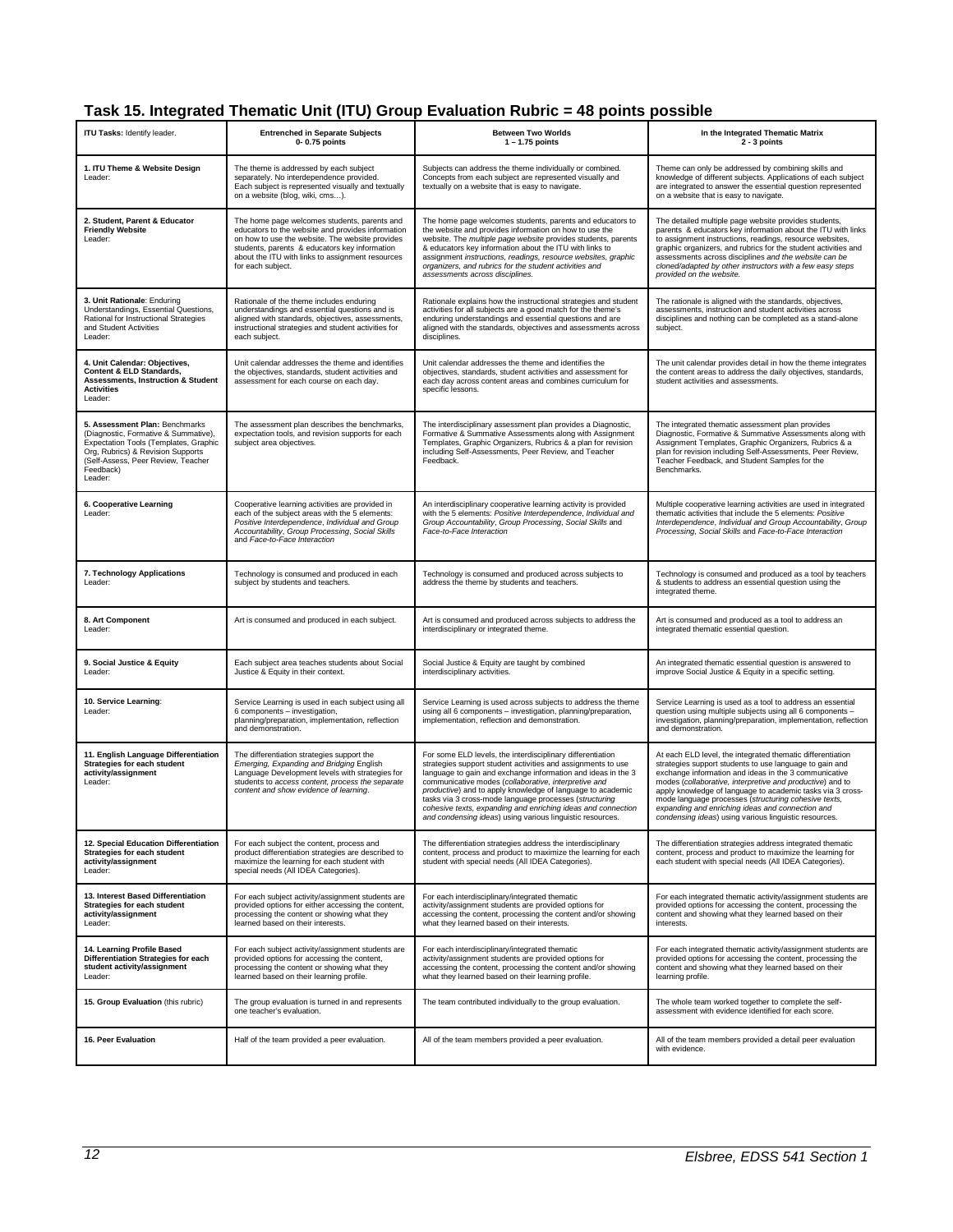#### **ITU Peer Review Prompts Community Community Community Prompts Community Proportional Proportional Proportion**

Post your responses to the following prompts on ITU Peer Review Forum

#### **ITU INTRODUCTION**

#### **1: ITU Theme for ITU & Website Navigational Design**

a. Do the authors describe a theme that can only be addressed by combining skills and knowledge of different subjects?

b. Do the authors integrate the subject areas to address the enduring understandings and to answer the essential question?

c. Is the website user friendly, so that students, parents and educators can easily access information? **If yes, provide evidence from the authors' ITU to support your response.**

**If no, provide feedback to the authors to indicate what information is missing/incomplete and provide suggestions on how the authors could make the theme and the website's navigational design more intuitive and user friendly:** 

#### **2: Student, Parent & Educator Friendly Website**

a. Does the website welcome/engage students, parents & educators and provide information for each? b. Does the website provide key information about the ITU with links to assignment instructions, readings, resource websites, graphic organizers, and rubrics for the students activities and assessments across disciplines? c. Can the website be cloned/adapted by other educators with a few easy steps provided by the authors on the website?

**If yes, provide evidence from the authors' ITU to support your response.**

**If no, provide feedback to the authors to indicate what could make this website easier for students, parents and educators to locate information about the ITU, the student activities, and assignment requirements:** 

#### **ITU OVERVIEW**

#### **3: Unit Rationale**

a. Did the authors provide an Enduring Understandings, Essential Questions, and Rationale for Instructional Strategies and Student Activities?

b. Is the rationale aligned with the standards, objectives, assessments, instructional strategies and student activities across disciplines to the point that nothing can be completed as a stand-alone subject?

**If yes, provide evidence from the authors' ITU to support your response.**

**If no, provide feedback to the authors to indicate what information is missing/incomplete and provide suggestions on how the authors could make the ITU Rationale better:** 

**4: Unit Calendar: Objectives, Content & ELD Standards, Assessments, Instruction & Student Activities** a. Did the authors provide a detailed unit calendar provides that identifies how the theme integrates the content areas to address the daily objective, standards, student activities and assessments?

**If yes, provide evidence from the authors' ITU to support your response.**

**If no, provide feedback to the authors to indicate what information is missing/incomplete and provide suggestions on how the authors could make the ITU Calendar better:** 

#### **5: Assessment Plan**

a. Does the assessment plan describe/provide the Assessment Benchmarks in the form of Diagnostic Assessment, Formative Assessment & Summative Assessment?

b. Do the multiple integrated thematic assessments provide Expectation Tools, such as Sample Student Work, Templates, Graphic Organizers, Checklist, and Rubrics? &

c. Do the multiple integrated thematic assessments include Revision Supports, such as a plan for Self-Assessment, Peer Review, and Teacher Feedback?

**If yes, provide evidence from the authors' ITU to support your response.**

**If no, provide feedback to the authors to indicate what information is missing/incomplete and provide suggestions on how the authors could make the ITU Assessment Plan better:**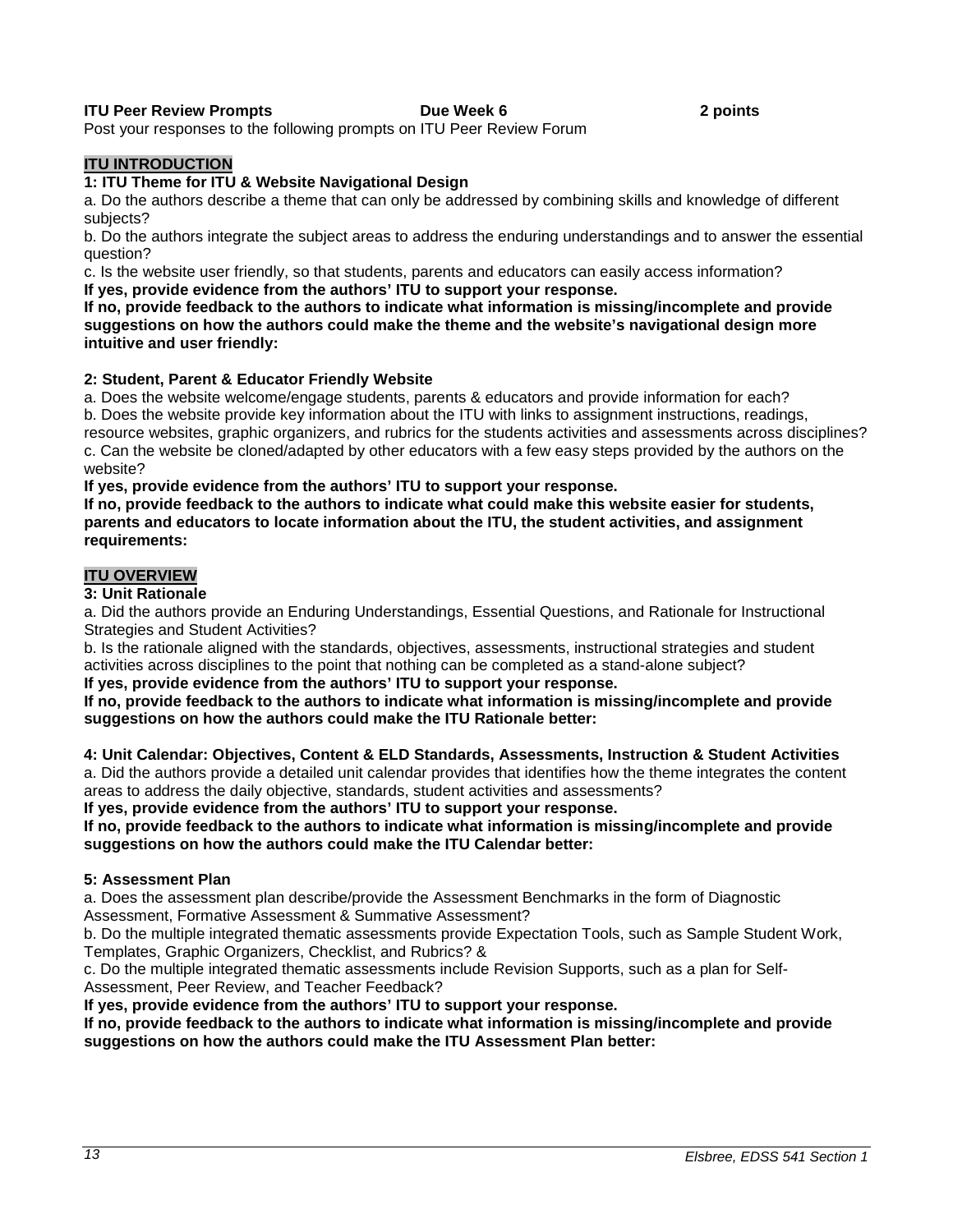# **LESSON ACTIVITIES/PLANS**

#### **6: Cooperative Learning**

a. Does the unit include multiple cooperative learning activities in integrated thematic activities?

b. Do each of the cooperative learning activities include Positive Interdependence, Individual & Group Accountability, Group Processing, Social Skill Development and Face-to-Face Interactions?

**If yes, provide evidence from the authors' ITU to support your response.**

# **If no, provide feedback to the authors to indicate what information is missing/incomplete and provide**

**suggestions on how the authors could make the Cooperative Learning Component of the ITU stronger:** 

#### **7: Technology Applications**

- a. How is technology used for consumption to learn about a specific topic/content?
- b. How is technology used to process the content?
- c. How is technology produced to construct knowledge?
- c. How is technology used to address an essential question using multiple subjects?

**If yes, provide evidence from the authors' ITU to support your response.**

**If no, provide feedback to the authors to indicate what information is missing/incomplete and provide suggestions on how the authors could make the technological consumption and production components of the ITU better:** 

#### **8: Art Component**

a. Do the authors design activities for students to not only consume are, but produce art as a tool to address an essential question using multiple subjects?

b. How is art used as a tool to learn about a topic/content?

c. How is art used to process the content?

d. How is art produced to construct knowledge?

**If yes, provide evidence from the authors' ITU to support your response.**

**If no, provide feedback to the authors to indicate what information is missing/incomplete and provide suggestions on how the authors could make the art consumption and production of the ITU better:** 

#### **9: Social Justice & Equity**

a. Do the authors create an activity to teach students about social justice and equity?

b. Is a cross-discipline essential question address Social Justice & Equity?

c. Do students engage in a Social Justice Action with the intention to create equity?

**If yes, provide evidence from the authors' ITU to support your response.**

#### **If no, provide feedback to the authors to indicate what information is missing/incomplete and provide suggestions on how the ITU could teach social justice and equity in more effective ways:**

#### **10: Service Learning**

a. Do the authors describe the 5 stages of Service Learning – investigation, planning/preparation, implementation, reflection and demonstration?

b. Do the authors design a Service Learning Activity as a tool to address an essential question using multiple subjects?

c. Does the Service Learning Activity create or lead towards equity and social justice?

**If yes, provide evidence from the authors' ITU to support your response.**

**If no, provide feedback to the authors to indicate what information is missing/incomplete and provide suggestions on how the authors could make the Service Learning Component of the ITU stronger:** 

### **DIFFERENTIATION**

### **12, 13, 14, & 15: Differentiation Strategies**

a. Do the authors provide ELD differentiation strategies for content, process and product based on the three ELD Levels: Emerging, Expanding and Bridging?

b. Do the authors provide detail about the 3 communicative modes (*collaborative, interpretive and productive*) and the 3 cross-mode language processes (*structuring cohesive texts, expanding and enriching ideas and connection and condensing ideas*)?

c. Do the authors provide Special Ed differentiation strategies for content, process and product based on all the IDEA categories?

d. Do the authors provide differentiation strategies for content, process and product based on student interests? e. Do the authors provide differentiation strategies for content, process and product based on student learning profiles?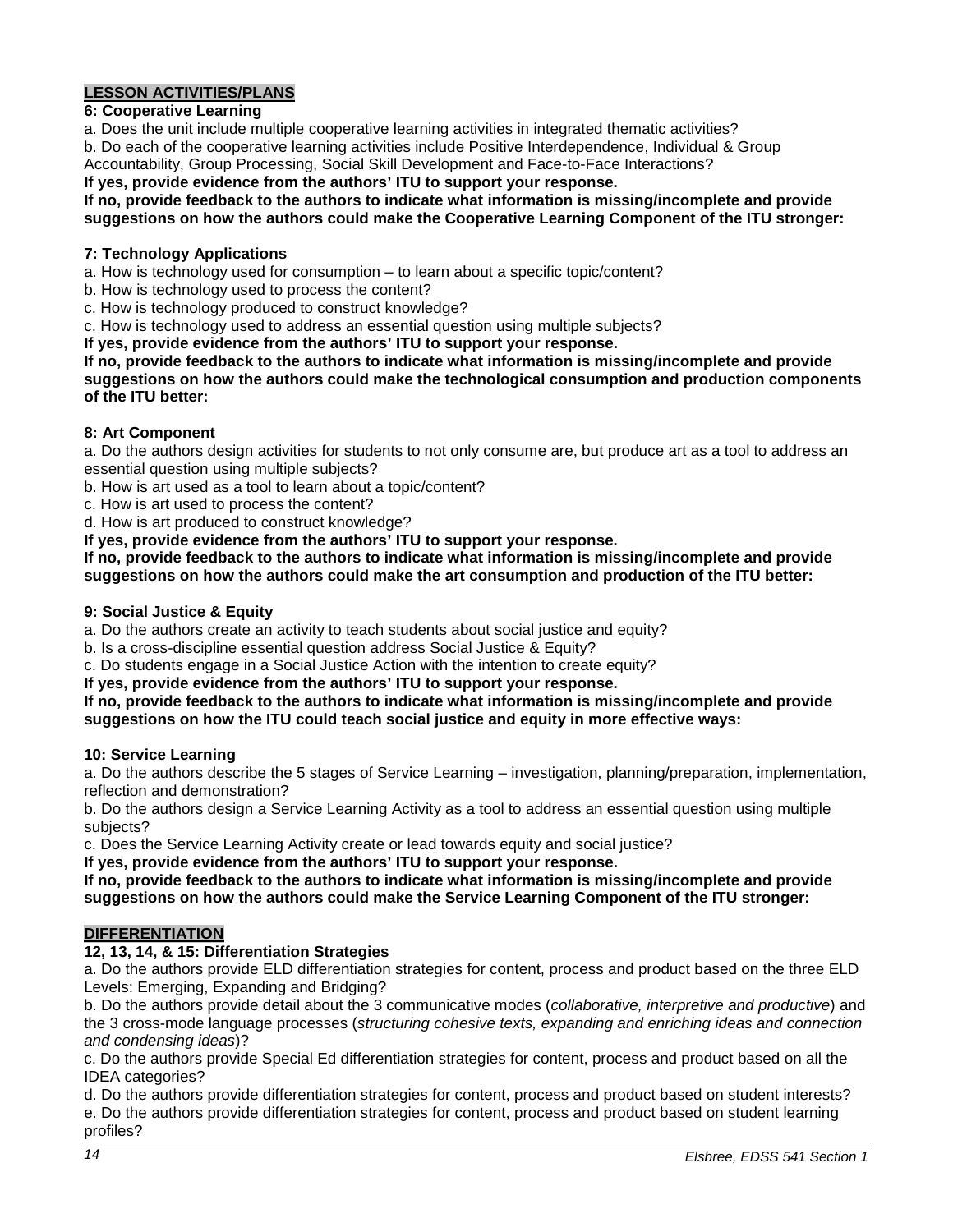f. Do the authors provide complete description of strategies that can be used to maximize the students' learning for each subject or cross-discipline activities?

g. Are scaffolding resources (sample assignments, graphic organizers, checklists, rubrics…) provided for content, process and product differentiation?

**If yes, provide evidence from the authors' ITU to support your response.**

**If no, provide feedback to the authors to indicate what information is missing/incomplete and provide suggestions on how the authors could make the differentiation strategies even stronger:**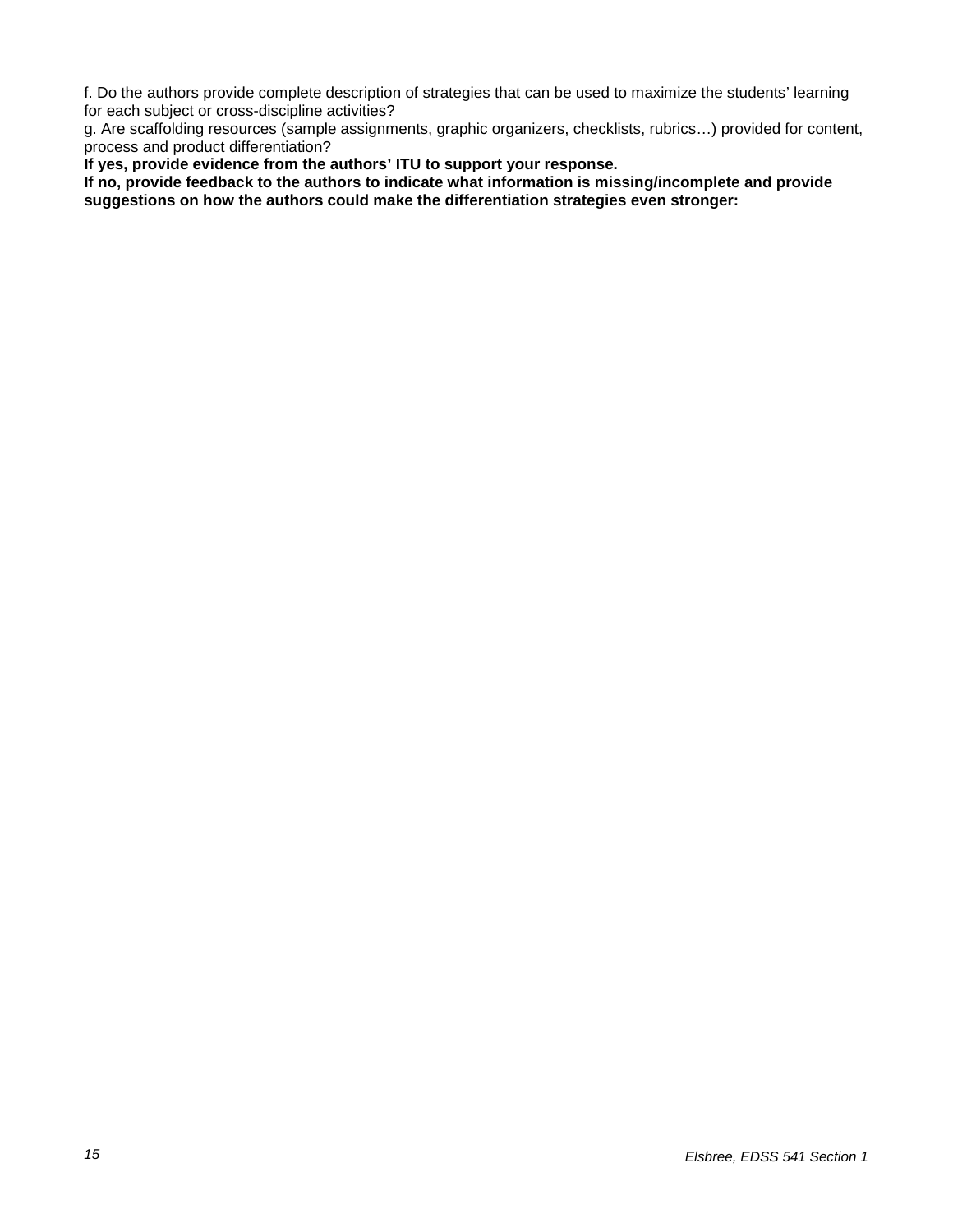#### **Group Theme \_\_\_\_\_\_\_\_\_\_\_\_\_\_\_\_\_\_\_\_\_\_\_\_\_\_\_\_\_\_\_\_\_\_\_\_\_\_**

Each person in your group completes their own Peer Evaluation Form. Enter the name of each group member and then rate each member in the following criteria, include yourself. Rate each area from 1- 10, 1 being low and 10 being high. Provide evidence to back up your rating. This is an expandable Word document; take the space you need to complete the form entirely, likely 2-pages.

|                    | <b>Task Contributions</b>                                                                                                                                                                                                                                                                      | <b>Collegiality</b>                                                                                                                                                                                                                                                                               | <b>Academic Tasks</b>                                                                                                                                                                                                                                                |
|--------------------|------------------------------------------------------------------------------------------------------------------------------------------------------------------------------------------------------------------------------------------------------------------------------------------------|---------------------------------------------------------------------------------------------------------------------------------------------------------------------------------------------------------------------------------------------------------------------------------------------------|----------------------------------------------------------------------------------------------------------------------------------------------------------------------------------------------------------------------------------------------------------------------|
| Group Member Names | 1. How did this member<br>contribute to the weekly in<br>class work tasks that needed<br>completing?<br>2. Was the person present for<br>all meetings?<br>3. Did the person complete the<br>tasks needed for weekly<br>preparation?<br>4. How did this person assist<br>others and their work? | 1. How did this person<br>conduct him/herself as a<br>collegial contributor to the<br>group project?<br>2. How did this person handle<br>conflict?<br>3. How did this person help in<br>seeking resolution for group<br>differences?<br>4. Would you volunteer to<br>work with this person again? | 1. Did this person volunteer for<br>a specified task?<br>2. Did this person complete<br>the assigned tasks for the<br>presentation?<br>3. Was this person able to do<br>this with no problem? With<br>creativity?<br>4. Was the member's work of<br>stellar quality? |
| (Yourself)         | Example: 1. /10 because                                                                                                                                                                                                                                                                        |                                                                                                                                                                                                                                                                                                   |                                                                                                                                                                                                                                                                      |
|                    |                                                                                                                                                                                                                                                                                                |                                                                                                                                                                                                                                                                                                   |                                                                                                                                                                                                                                                                      |
|                    |                                                                                                                                                                                                                                                                                                |                                                                                                                                                                                                                                                                                                   |                                                                                                                                                                                                                                                                      |
|                    |                                                                                                                                                                                                                                                                                                |                                                                                                                                                                                                                                                                                                   |                                                                                                                                                                                                                                                                      |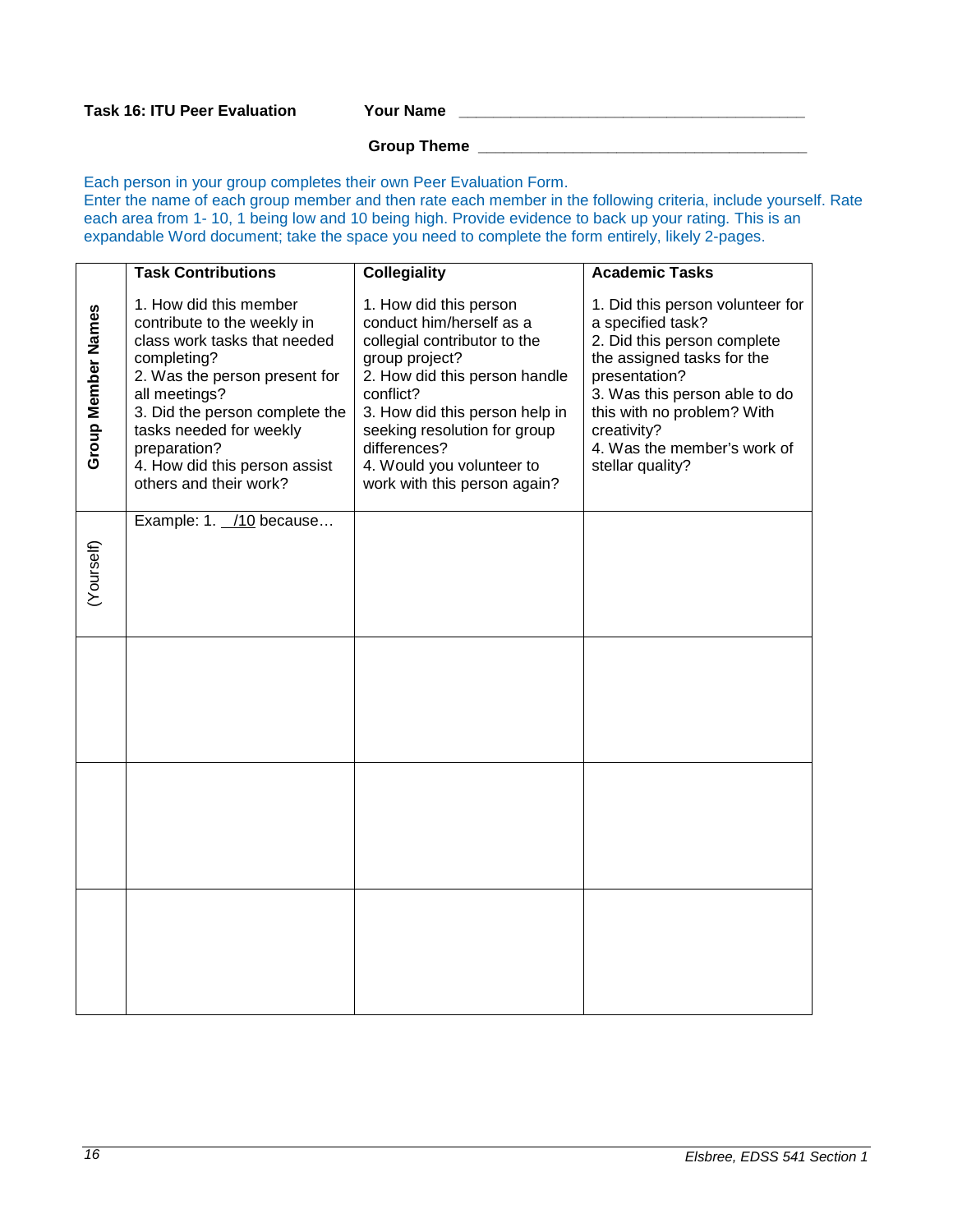# **COURSE SCHEDULE**

<span id="page-16-0"></span>This schedule is tentative and may change to meet student needs. See the EDSS 541 Cougar Course modules for details of weekly assignments.

#### **SESSION #. DATE – TOPIC,** TPEs, Essential Questions & Homework List **Green Font – Face-to-Face Session**

#### **1. JAN 20TH ONLINE SESSION #1 - COMMUNITY BUILDING: THROUGH WEBSITES**

**TPEs** 12: Professional, Legal and Ethical Obligations & 14: Ed Technology

**Essential Question 2***.* How can curriculum & instruction be integrated to increase learning for ALL students? **Homework** Due Jan 26 for 5 points

1. Preview the **EDSS 541 Cougar Course** & **Integrated Thematic Design Website**.

2. Update your **professional website** to include: Contact info, Info About You, and samples of your teaching, such as Philosophy of Education, Management Plan, Sample Lessons, Unit Plans, Differentiation Strategies ... Think of the your audience for your website as potential employers, administrators, educators, students and parents.

3. Post your website url on this Week's **Professional Website Forum**.

4. Review **your school site** and **your subject area colleagues' professional websites**. Post what you like about their website and provide suggestions for improvement.

#### **2. JAN 27TH FACE-TO-FACE SESSION #1 (F2F): INTRODUCTION TO ITUS**

**TPEs** 5: Student Engagement, 9: Instructional Planning, & 15: Social Justice **Essential Question 1.** How can educators effectively collaborate? **Homework** Due Jan 27th

1. Read information on every page of the **Integrated Thematic Design Website** at

<https://sites.google.com/site/integratedthematicdesign/>

- a. Analyze the **Sample ITU Websites** on the homepage
- b. Watch the **Videos**
- c. Answer the Social Justice Essential Questions in preparation of ITU team formation

2. Read the **ITU Overview PPT** posted on cougar course.

3. Form an **ITU Team**

- 4. Choose **ITU Theme**
- 5. Post Team Member Names, Theme and ITU Website url to **ITU Website Forum** by Mon Jan 27

### **3. FEB 3RD F2F #2 - SOCIAL JUSTICE & ART LEARNING**

**TPEs** 5: Student Engagement, 9: Instructional Planning, 10: Instructional Time, & 15: Social Justice **Essential Question 2.** How can curriculum and instruction be integrated to increase learning for ALL students? **Homework** Due Feb 3rd

1. Read:

**a.** The **definition of Teaching Social Justice** and **essential questions** to guide how to integrate social justice in an ITU at<https://sites.google.com/site/integratedthematicdesign/educ-530>

**b.** Duncan-Andrade, J. M. R. (2005). **Developing social justice educators.** *Educational Leadership, 62*(6), 70-73. Retrieved from<http://coe.winthrop.edu/millerk/social%20justice%20educators.pdf> or

[http://cci.sfsu.edu/files/Developing%20Soc%20Just%20Educ\\_0.pdf](http://cci.sfsu.edu/files/Developing%20Soc%20Just%20Educ_0.pdf) or

[http://www.ascd.org/publications/educational-leadership/mar05/vol62/num06/Developing-Social-Justice-](http://www.ascd.org/publications/educational-leadership/mar05/vol62/num06/Developing-Social-Justice-Educators.aspx)[Educators.aspx](http://www.ascd.org/publications/educational-leadership/mar05/vol62/num06/Developing-Social-Justice-Educators.aspx)

**c. Art as a tool for learning** and **essential questions** for integrating art in an ITU at

# <https://sites.google.com/site/integratedthematicdesign/edss-555>

**d.** Review **visual art that addresses social justice**:

- 1.) Hello Neighbor Project<http://helloneighborproject.org/>
- 2.) Oxford Project<http://welcomebooks.com/oxfordproject/index.html>
- 3.) Candy Chang's Social Change Projects<http://candychang.com/projects/>
- 4.) Invisible People<http://neilshigley.com/>

2. Design *a lesson that teaches social justice and equity that integrates art as consumption & production.* Complete the graphic organizer.

3. Post Social Justice & Art Activity on **Social Justice & Art Learning Activity Forum**.

4. Check out **other Social Justice & Art Learning Activities**.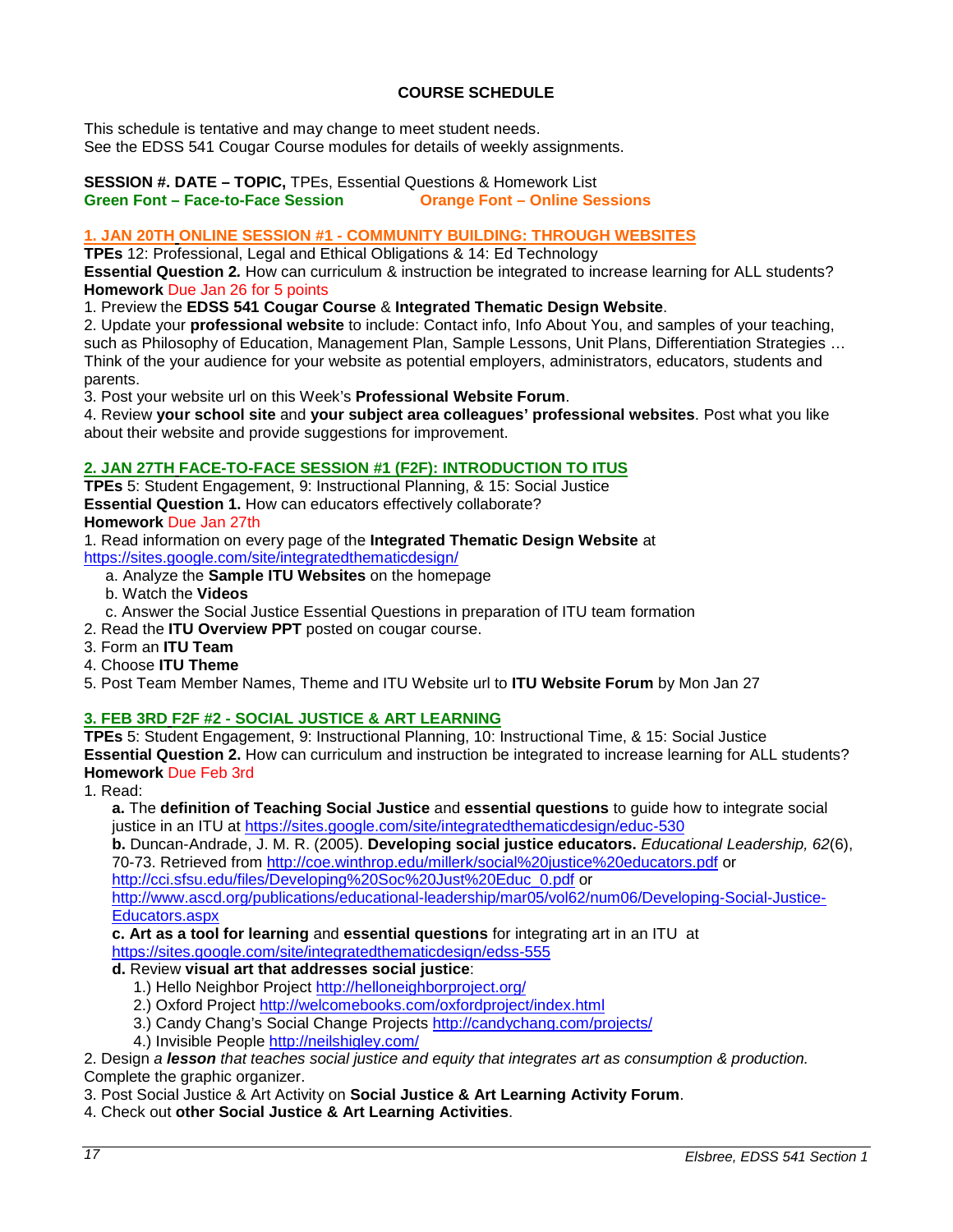### **4. FEB 10TH F2F #3 - SERVICE LEARNING**

**TPEs** 5: Student Engagement, 9: Instructional Planning, 10: Instructional Time, 15: Social Justice **Essential Question 2.** How can curriculum and instruction be integrated to increase learning for ALL students? **Homework** Due Feb 10

#### 1. Read **Service Learning Essential Questions, Definitions, & Examples** at

<https://sites.google.com/site/integratedthematicdesign/methods-fall>

**a. [Service Learning: The Time is Now,](http://www.amle.org/BrowsebyTopic/WhatsNew/WNDet/TabId/270/ArtMID/888/ArticleID/212/Service-Learning-The-Time-Is-Now.aspx)** by Cathryn Berger Kaye in Association of Middle Level Education<http://www.amle.org/BrowsebyTopic/WhatsNew/WNDet/TabId/270/ArtMID/888/ArticleID/212/Service-Learning-The-Time-Is-Now.aspx>

**b. [Essential Elements of Service Learning](http://www.freespirit.com/files/OTHER/The_Essential_Elements_of_Service_Learning.pdf)**

Cathryn Berger Kaye, 2004, The Complete Guide to Service Learning, Minneapolis, MN: Free Spirit. [http://www.freespirit.com/files/OTHER/The\\_Essential\\_Elements\\_of\\_Service\\_Learning.pdf](http://www.freespirit.com/files/OTHER/The_Essential_Elements_of_Service_Learning.pdf)

**c. [Stages of Service Learning](http://www.generationon.org/educators/lessons-resources/iparde)** from Generation On [http://www.generationon.org/educators/lessons](http://www.generationon.org/educators/lessons-resources/iparde)[resources/iparde](http://www.generationon.org/educators/lessons-resources/iparde)

**d. Planning for Service Learning Example: Hunger & Homelessness** from Cathryn Berger Kaye's Service Learning Guide

http://www.freespirit.com/files/OTHER/Planning\_for\_Service\_Learning\_Grade\_7\_Example.pdf **e. [It's a Mailbox … It's a birdhouse… No, wait it's a library](http://cc.csusm.edu/%20http:/onwisconsin.uwalumni.com/features/its-a-mailbox-its-a-bird-house-no-wait-its-a-library/)**, by Erika Janik, On Wisconsin Mag, Winter 2012.<http://onwisconsin.uwalumni.com/features/its-a-mailbox-its-a-bird-house-no-wait-its-a-library/> **f. Pietra Rivoli's** book **[The Travels of a T-Shirt in the Global Economy](http://faculty.fairfield.edu/winston/The%20Travels%20of%20a%20t-shirt.pdf)** exposes the injustices that are involved in the multiple lives of a cotton t-shirt. Curriculum is available to suppliment the book: [Discussion](http://www.frbatlanta.org/documents/pubs/extracredit/TShirtTravelsDiscussion.pdf)  [questions,](http://www.frbatlanta.org/documents/pubs/extracredit/TShirtTravelsDiscussion.pdf) [T-Shirt Travel Documentary,](http://www.pbs.org/independentlens/tshirttravels/film.html) & [Track a T-Shirt Interactive Website.](http://www.pbs.org/independentlens/tshirttravels/track.html) One university set out to make a difference by ensuring that their **university t-shirts provided a living wage** for factory workers in the Domincan Republic, **[A Thread of Hope.](http://onwisconsin.uwalumni.com/features/a-thread-of-hope/)** <http://onwisconsin.uwalumni.com/features/a-thread-of-hope/> **g. [Free the Slaves](https://freetheslaves.net/SSLPage.aspx)**, a non-profit organization dedicated to ending slavery, reports how **slavery is a part** 

**of every mall**, from cocoa to clothing, cars and cell phones.<https://freetheslaves.net/SSLPage.aspx>

2. **Design a service learning activity** with 6 stages: investigation, preparation/planning, action, reflection,

demonstration and evaluation. Complete the Service Learning Graphic Organizer.

3. What **graphic organizers** will you use to guide student learning?

- 4. Post service learning activity on **Service Learning Forum.**
- 5. **Read other service learning activities** for ideas.

#### **5. FEB 17TH F2F #4 – COOPERATIVE LEARNING**

**TPEs** 5: Student Engagement, 9: Instructional Planning, 10: Instructional Time, 15: Social Justice **Essential Question 2.** How can curriculum and instruction be integrated to increase learning for ALL students? **Homework** Due Feb 17

1. **Review Cooperative Learning Readings and Resources** 

<https://sites.google.com/site/cooperativelearningresources/home>

2. **Design a cooperative learning activity** with all 5 components: PIGS-Face. Complete the graphic organizer.

3. Post cooperative learning activity on **Cooperative Learning Forum**

4. Read **other cooperative learning activities** for ideas

*Extra Activity - Attend National Association for Bilingual Education (NABE) Conference, San Diego Convention Center Feb 12-15<http://www.nabe.org/>*

#### **6. FEB 24TH F2F #5 – ITU PEER REVIEW**

#### **All TPEs**

**Essential Question 1**. How can educators effectively collaborate?

**Essential Question 2.** How can curriculum & instruction be integrated to increase learning for ALL students? **Essential Question 3.** What inclusion strategies are most effective in an ITU curriculum? **Homework** Due Feb 23rd

1. Post **ITU** url for Peer Review by Sunday, Feb 23rd

2. Post **2 Peer Reviews** for 2 points total by **Feb 26th**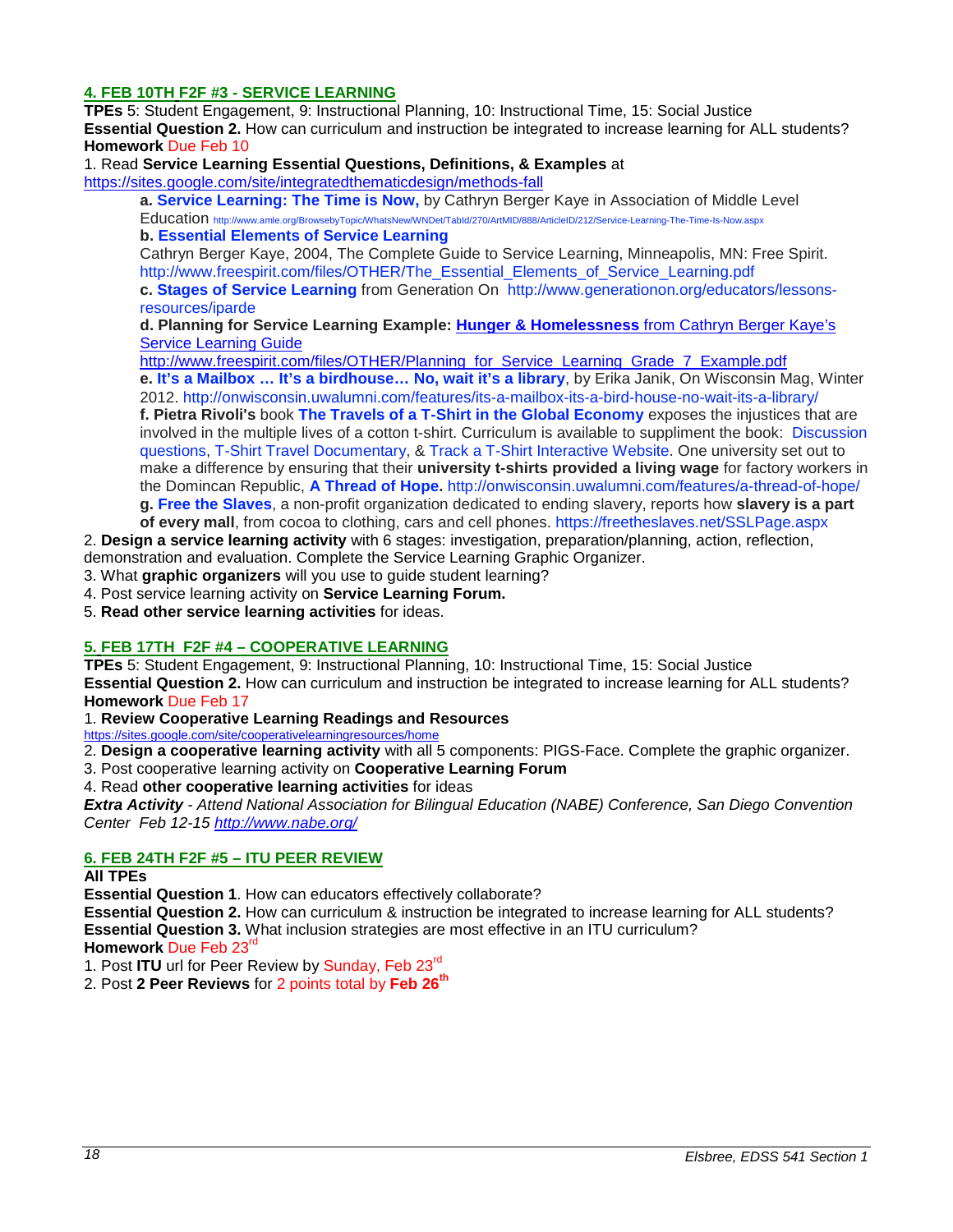# **7. MAR 3RD F2F #6 ITU WORKSHOP**

**All TPEs** 

**Essential Question 1**. How can educators effectively collaborate?

**Essential Question 2.** How can curriculum & instruction be integrated to increase learning for ALL students? **Essential Question 3.** What inclusion strategies are most effective in an ITU curriculum? **Homework** 

1. Post 2 Peer Reviews for 2 points total by February 26<sup>th</sup>

2. Read the **Peer Reviews for your ITU**

3. In class **ITU Workshop** - Collaborate with your team to complete your ITU and post the url on this weeks forum by Monday March  $4<sup>th</sup>$  for 48 points for the group ITU and 10 points for individual lessons

# **8. MAR 10TH F2F #7 - ITU POSTER SESSION**

**All TPEs** 

**Essential Question 1**. How can educators effectively collaborate?

**Essential Question 2.** How can curriculum & instruction be integrated to increase learning for ALL students? **Essential Question 3.** What inclusion strategies are most effective in an ITU curriculum?

**Homework** Due March 10

1. **Prepare all materials** for ITU Presentation

2. **Present ITU** with ITU team. See ITU Presentation Rubric for guidance.

# **9. MAR 17TH NO CLASS OR ASSIGNMENT FOR EDSS 541**

**Instead meet with Julie & Jeff.**

### **TPA Task 3 Due**

*Extra Activity – Attend ASCD: Association for Supervision and Curriculum Conference, Los Angeles March 15- 17<http://www.ascd.org/conferences.aspx>*

#### **10. MAR 24TH ONLINE SESSION #2 - INTRODUCTION TO IEP**

**TPEs** 6D: Special Education, 8: Learning about Students, &10: Instructional Time **Essential Question 1.** How can educators effectively collaborate? **Homework** Due March 30 for 5 points

1. **Read** about an IEP Meeting<https://sites.google.com/site/learnaboutiepmeeting/>

- 2. **Watch mock IEP Meeting** Videos <https://sites.google.com/site/learnaboutiepmeeting/meeting>
- 3. **Attend** a real IEP Meeting
- 4. Post Reflection to **Introduction to IEP Forum** Due March 30 for 5 points
- 5. **Prepare for the IEP Role Play**

### **11. MAR 31ST F2F #8 - IEP ROLE PLAY**

**TPEs** 6D: Special Education, 8: Learning about Students, &10: Instructional Time **Essential Question 1.** How can educators effectively collaborate?

**In Class** Due Mon March 31st for 10 points

- 1. Identify the **part of the IEP Meeting** you will role play.
- 2. Review **best practices** for your part of the meeting.
- 3. Review the **videos** of that part of the meting.
- 4. Review what you know about **Alex (TPA 1).**
- 5. **Videotape** a role play IEP meeting for Alex (TPA 1).
- 6. Post your video on **You Tube**
- 7. In the **descriptor** under the You Tube video screen identify the following:
- a. the **name** of the part of the IEP Meeting being Role Played: Meeting Intro, Review of Assessment, Review of Previous IEP, Development of IEP, Modification & Services, Meeting Closure
- b. Actors and Videographer **Credits**
- c. the **best practices modeled** in video (Written & Spoken List).
- 8. Post your You Tube url to **IEP Role Play Video Forum 5** points
- 9. Complete the group processing and post to **Video Group Processing Forum** 5 points
- 10. EDSS 541 Course **Evaluations**

### **12. APR 7TH NO CLASS – SEE WEEK 13 FOR ASSIGNMENT**